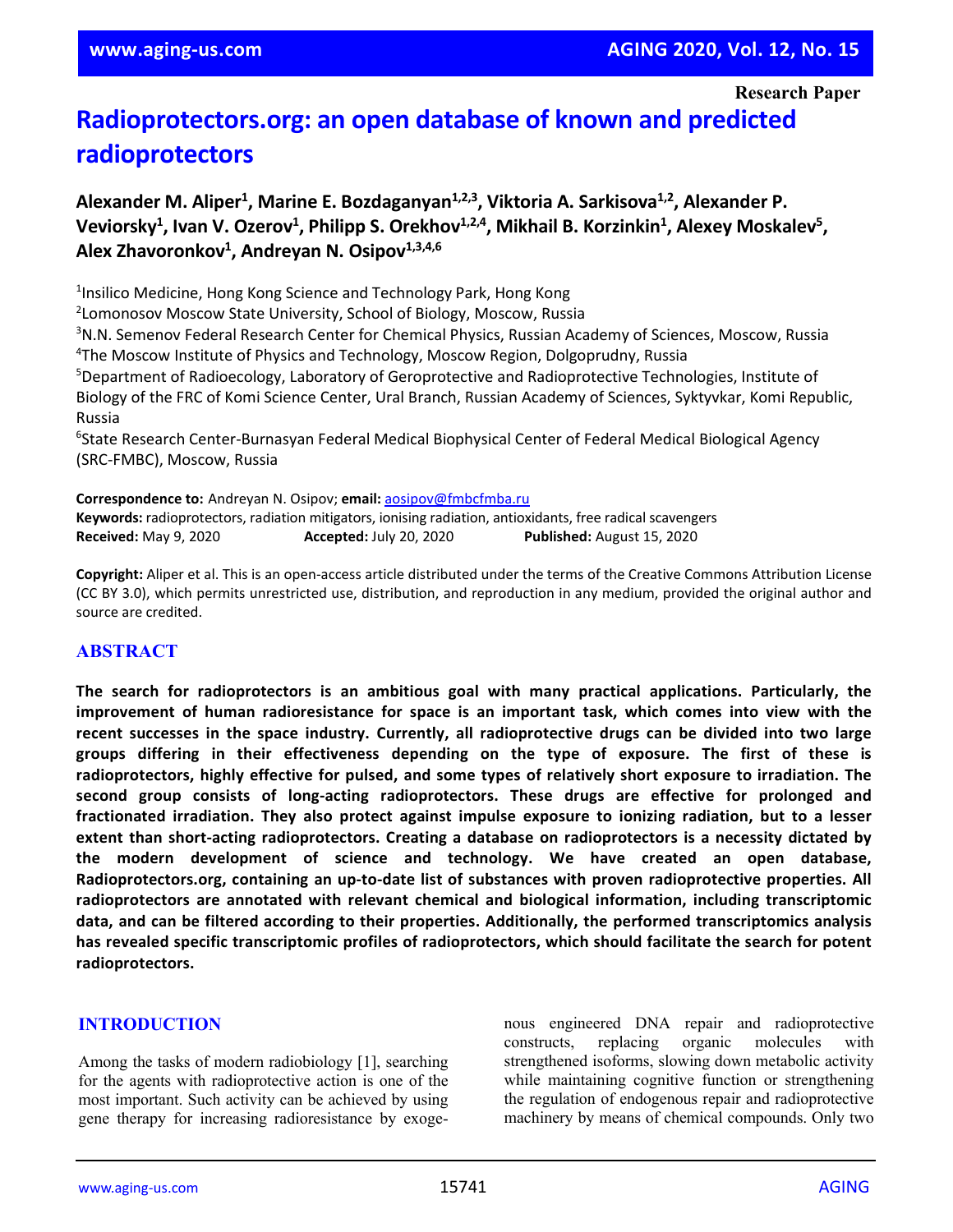radioprotective compounds, amifostine, and palifermin, currently have the US FDA approval for use in radiation therapy. However, several agents have been reported that show therapeutic promise [2]. Creating a database on radioprotectors is a necessity dictated by the modern development of science and technology.

The success in the development of radioprotective agents depends on an understanding of the molecular biology of radiation damage [3]. Increasing the radioresistance of the different tissues can be achieved with procedures that affect the primary radiochemical reactions, the protective mechanisms of the organism itself, or both.

All radiation modificator agents [4] can be divided into two groups: radiation mitigators (or simply mitigators) and radioprotectors (radioprotective agents). Radiation mitigators are substances which are used after irradiation that can reduce the negative effect of radiation. Radiation mitigators include, for example, substances such as TGFβ receptor inhibitors, protease inhibitors, COX2 inhibitors, and others [5]. Thus, radiation mitigators neutralize the negative consequences of mitotic cell death and DNA damage, reduce the activity of cytokine cascades, reducing the level of vascular damage, tissue hypoxia, and fibrosis [6].

In contrast, radioprotectors are drugs or compositions of drugs that are injected into the body before it is irradiated in order to provide a high protective effect. Radioprotectors are chemical compounds obtained synthetically or extracted from natural products. Their protective effect is manifested by a smaller lesion during the irradiation of radiosensitive tissues and their more rapid post-radiation recovery, which generally leads to a decrease in the severity of radiation injury. The use of radioprotectors after irradiation is usually ineffective [7, 8].

In this paper, we describe a manually curated database Radioprotectors.org containing an up-to-date list of substances with proven radioprotective properties at different levels of structural organization of the organisms.

# **RESULTS AND DISCUSSION**

The motivation behind the creation of the Radioprotectors database was to provide a one-stop resource for researchers interested in quick access to the results of experiments and approved drugs. As a result, a platform for cross-species, cross-study comparison of the effects of these compounds was created. The interface was developed to make it visually appealing and intuitive for rapid, effortless overviews of radioprotective compounds, with links to original studies and other databases for users seeking further detail. The site was not designed as a mere list of radioprotectors; instead, a comprehensive intervention profile was created for each compound, including its biochemistry and bioactivity, possible or known mechanisms of action, MESH indication, and its current drug status. Figure 1 represents a visual overview of the content, data sources, and user-directed exploration of these within Radioprotectors.

#### **Analysis of experiments related to radioprotective compounds**

The database contains summaries of more than 150 radioprotective compounds. Each compound was manually selected from the existing biomedical literature by searching the PubMed database (http://www.ncbi.nlm.nih.gov/pubmed), DrugBank database (https://www.drugbank.ca/), and PubChem database (https://pubchem.ncbi.nlm.nih.gov/) using keywords relevant to pharmacological interventions in radioprotection.

All entries in Radioprotectors have links to original publications, making access to raw data fast and convenient. For any given compound, links to relevant study can be accessed directly from the search results or within each compound profile.

#### **Comparison with existing databases of radioprotectors and radiation mitigators**

To date, there is only one database on radioprotectors [9], similar to that presented by the Bioinformatics Database of Radiosensitizers and Radioprotectors by the University of Mumbai. [\(http://bioph.mu.ac.in/](http://bioph.mu.ac.in/Welcome/) [Welcome/\)](http://bioph.mu.ac.in/Welcome/). DB includes about 100 compounds, a significant part of which is an extract of various plants, in which, as a rule, it is impossible to identify in its pure form a substance that can have a radioprotective effect. Radioprotectors.org includes more than 150 substances of both synthetic and natural origin and contains detailed information on the mechanism of action and pharmacological properties of the substance. Information on experimentation and efficiency is taken from peer-reviewed scientific journals. All substances have a unique identifier that allows one to quickly find the desired compound in leading chemical databases, including PubChem, ZINC, etc.

#### **Analysis of compounds with radioprotective activity**

To date, all radioprotective drugs can be divided into two large groups, differing in their effectiveness depending on the type of exposure. The first of these is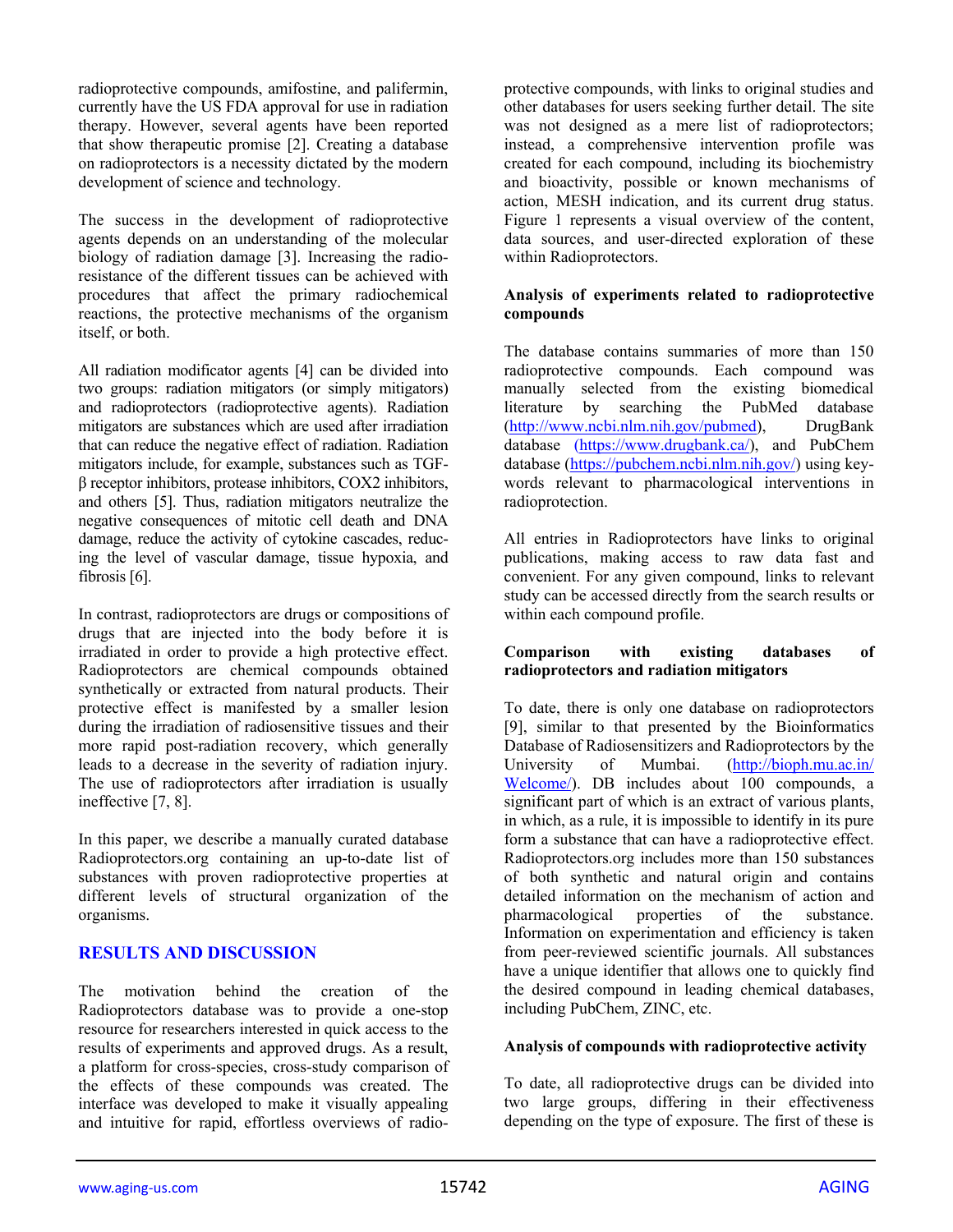radioprotectors, highly effective for pulsed, and some types of relatively short exposure. These are radioprotectors mainly of short duration. Their protective activity, depending on the properties and methods of application, manifests itself within a few minutes or a maximum by the end of the first hour after administration, but is limited to 30 min-5 hours. In radioprotectors of this group, the highest level of the protective effect is usually observed when they are administered in maximum tolerated doses, which cause changes in the metabolism of radiosensitive cells. The second group consists of long-acting radioprotectors. These drugs are effective for prolonged (prolonged) and fractionated (fractional) irradiation. They also protect against impulse exposure to ionizing radiation, but to a lesser extent than short-acting radioprotectors. The duration of the protective action of radioprotectors of prolonged action can be from one up to several days. The radioprotective effect of these drugs is mainly associated with the mechanisms of increasing the general nonspecific resistance of the organism [10].

Short-acting radioprotectors, depending on the initial protective action mechanisms and chemical structure, are divided into the following groups [11, 12]: reducing agents, which include sulfur-containing compounds (cysteine, cystamine, cystaphos, etc.), antioxidants

(ascorbic acid, vitamin E, tocopherols, etc.); and drugs that cause hypoxia of cells and tissues (indolealkylamines, methemoglobin formers, cyanides, azides, nitrites, etc.).

Sustained-release radioprotectors include drugs with anabolic properties (primarily with estrogenic activity), polyanionic polymers (heparin, chondroitin sulfate, and other polysaccharides, nucleic acids, polynucleotides and their derivatives, some vaccines, synthetic polymers).

The following mechanisms of radioprotectors action are possible [13, 14]:

- competition for strong oxidizing agents and free active radicals formed during irradiation of tissues and especially during radiolysis of water (peroxide or hydroperoxide radicals);
- increase in the content of endogenous thiol compounds in tissues;
- the formation of mixed disulfides and their temporary reversible bond;
- formation of temporary reversible bonds with radiosensitive groups of vital enzymes or other protein molecules, which ensures their protection at the time of irradiation;



**Figure 1. Illustration depicting the content, data sources, and user-directed flow of Radioprotectors.org.**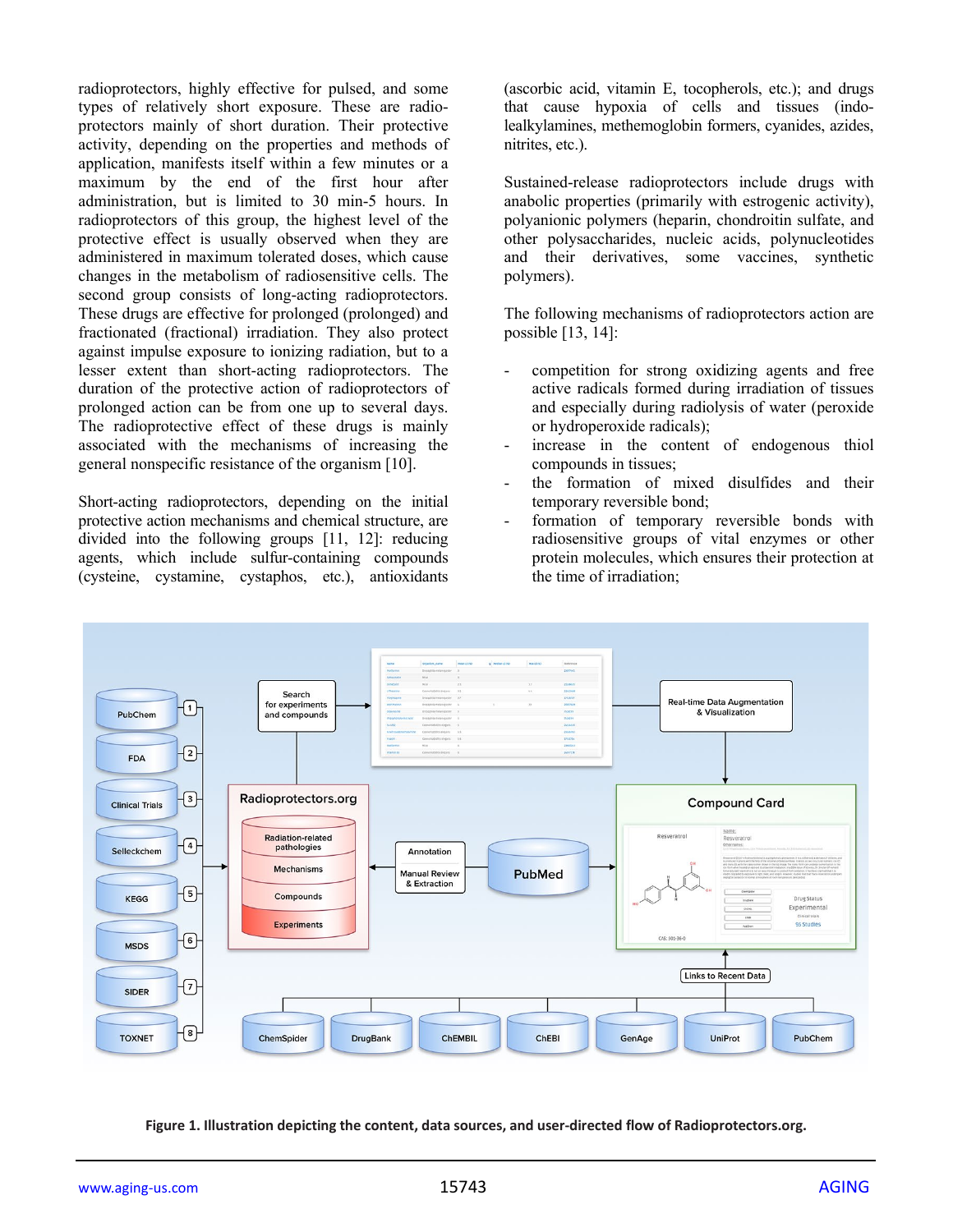- formation of strong compounds with heavy metals, providing accelerated course of chain oxidation reactions;
- migration of excess energy from the macromolecule to the radioprotector;
- inhibition of oxidation chain reactions;
- absorption of secondary ultraviolet radiation, exciting macromolecules such as nucleic acids;
- increase the stability and mobility of the protective mechanisms of the body, including compounds with the hormetic effect [15–18];
- inhibition of metabolism:
- detoxification or accelerated elimination of toxic products from the irradiated organism.

However, there is no such chemical substance, which would have all the above properties. That is why radioprotectors belong to the most diverse classes of chemical compounds.

Many of these agents are free radical scavengers/ antioxidants. Superoxide dismutase and superoxide dismutase mimetics, nitroxides, and dietary antioxidants are all being investigated. Recently, alternative strategies of drug development have been evolving [19], which focus on targeting the series of cellular insult recognition/repair responses initiated after radiation. These agents, which include cytokines/ growth factors, angiotensin-converting enzyme inhibitors, and apoptotic modulators, show promise of having a significant impact on the mitigation of radiation injury [2].

#### *Antioxidants and free radical scavengers*

Ionizing radiation induces damage of cellular structures in two primary ways: direct damage to DNA and generation of free radical-containing reactive molecules. Free radicals are generated through the interactions between ionizing radiation and small oxygen-containing molecules (including water). Reactive oxygen species (ROS) and reactive nitrogen species (RNS) are the main sources of damage to cell macromolecules. Ionizing radiation leads to the generation of ROS and RNS in the presence of oxygen and nitrogen. ROS include superoxide anion (O2•-), hydrogen peroxide (H2O2) and hydroxyl radical (OH•). Reactive forms of nitrogen are nitric oxide (NO•) and peroxynitrite (ONOO-) [20]. Free radicals that are generated by ionizing radiation can react with DNA, lipid membranes, and proteins causing damage and/or dysfunction to various cellular structures. The cell has mechanisms to mitigate and manage damage from free radicals. Hydroxide ions are reduced by the enzyme glutathione peroxidase and superoxide ions are reduced to hydrogen peroxide by superoxide dismutase. Hydrogen peroxide generated by superoxide dismutase is used by catalase to generate water. Significant damage to cellular structures occurs

when the ionizing radiation-induced generation of radicals out-paces the cell's ability to clear these reactive molecules [13, 21, 22].

Several approaches have been followed in recent decades to scavenge radicals [13, 21]. Sulfhydryl compounds, particularly the aminothiols and phosphorothioates contain an SH group, make them suitable for free radical scavenging because of their propensity to donate a hydrogen atom for the reduction of radical species [23]. We have included several substances including cysteine, cysteamine, glutathione, AET, amifostine [24]. Currently, amifostine is the only cytoprotective agent that is approved by the US FDA specifically for use as a radioprophylactic. The mechanism underlying amifostine's protective action appears to be multifaceted, involving free radical scavenging, enhanced DNA protection and repair, and induction of hypoxia [25].

Redox homeostasis within a cell is maintained in part by a series of antioxidant enzymes that include glutathione peroxidase, catalase, and superoxide dismutase (SOD). All the SOD isoforms have been reported to have radioprotective potential, reducing acute radiation toxicity through neutralization of radiation-induced ROS and delaying radiation injury through suppression of chronic oxidative stress [26]. SOD mimetics have a metal ion (Cu, Fe, Mn, and Zn) at their active centers, which behave like the metal center of the SOD molecule. Advantages of the SODmimetics class of compounds include prolonged half-lives and widened time windows of action compared to native SOD. For example, M40403, manganese (Mn)-containing biscyclohexylpyridine, that has demonstrated equivalent or superior catalytic activity to that of native SOD, has been given FDA approval [27]. Also, this group includes AEOL 10150 [28] and Mn complexes EUK-189 and EUK-207 [29], tempol (4-hydroxy2,2,6,6-tetramethylpiperidine-1 oxyl) [29, 30].

A number of naturally occurring vitamins and dietary antioxidants have been tested for their efficacy as radioprotectors [31]. Both vitamin E and selenium, as well as their combination, have been reported to reduce radiation-induced transformations *in vitro* [32]. Vitamins C and E have been shown to decrease chromosomal damage, mutations and apoptosis in mammalian cells, and vitamin A and N-acetylcysteine have been suggested to be effective against radiationinduced carcinogenesis [33]. *In vivo* studies also report the use of antioxidants as effective radiation protectors. α-Lipoic acid significantly increased the survival rate following lethal total body irradiation in mice, while vitamins A, C, E and β-carotene have been shown to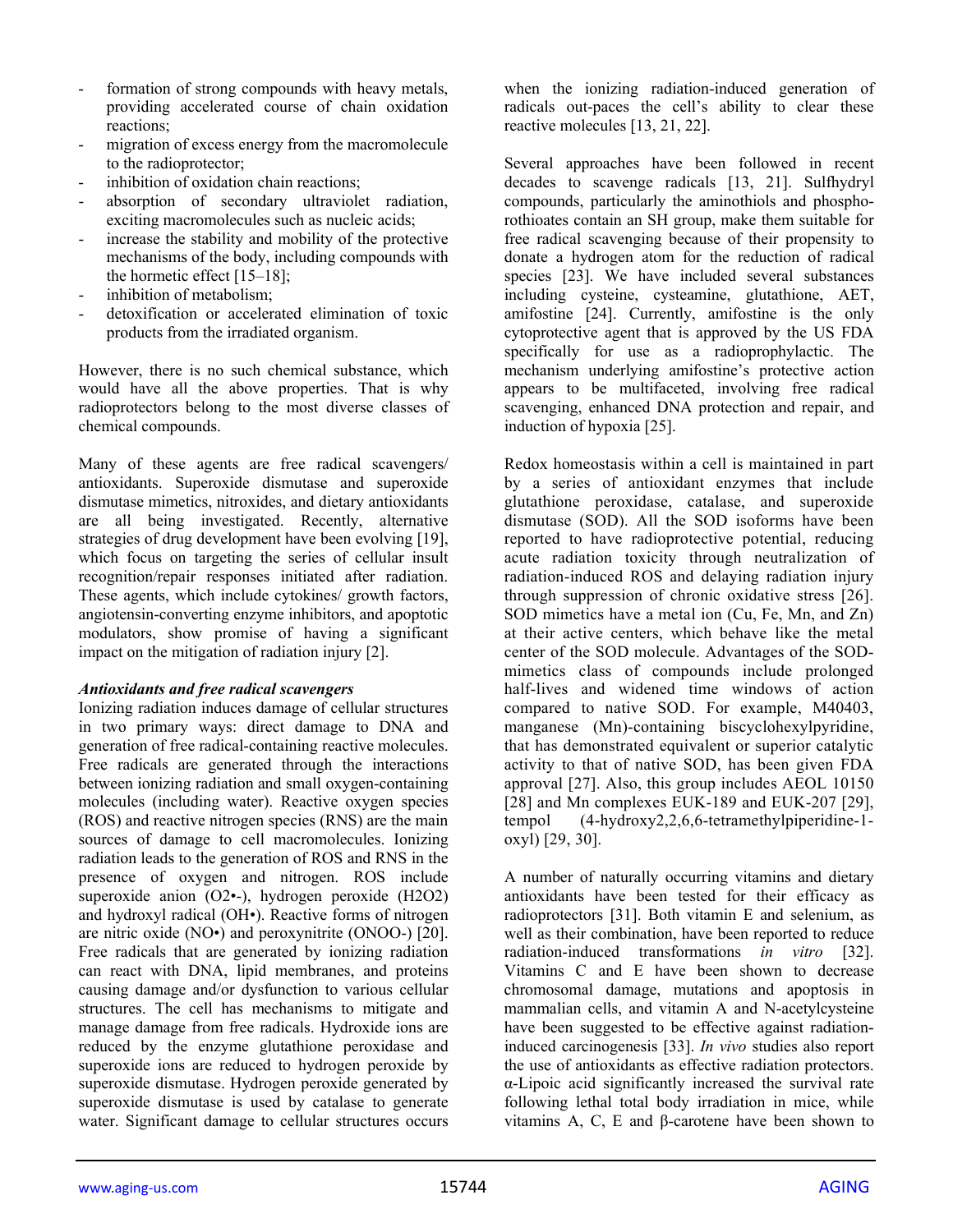increase resistance to high doses of radiation, and *in vivo* protection against radiation-induced oxidative stress has been reported for L-selenomethionine and such antioxidants such as vitamins C and E, glutathione, α-lipoic acid, N-acetylcysteine and co-enzyme Q10 [34]. Another naturally occurring antioxidant receiving considerable interest is the hormone melatonin and its analogs, which have been documented to have a radioprotective effect in normal tissues in a number of animal models while, at the same time, exert direct antitumor effects [35].

#### *Cell cycle modulators*

Upon the DNA damage induced by ionizing radiation, all eukaryotic cells activate protecting mechanisms associated with cell cycle arrest until the DNA damage is repaired and – in the case of too extensive damage – necrosis or apoptosis [36]. Radioprotectors may affect cell fate acting through both mechanisms: either promoting cell cycle arrest or inhibiting necrosis/ apoptosis.

The apoptosis is largely a p53-dependent process and inhibition of p53-mediated apoptosis by chemicals results in increased radioresistance [37]. This can be achieved by direct inhibitors of p53 activity such as pifithrins [38] or by modulation of other important proapoptotic proteins. For instance, kukoamine increases the level of anti-apoptotic mediators (BCL2) and decreases the level of pro-apoptotic mediators (BAX and caspase-3) in a dose-dependent way [39]. Acteoside has been shown to inhibit expression of caspase 3, and thus to decrease apoptosis [40] in human skin fibroblasts. Similarly, atorvastatin down-regulates expression of caspase 3 [41]. Carvacrol is another compound with anti-apoptotic action shown in cultured human peripheral blood lymphocytes but the molecular mechanism of it is not clear [42]. Isofraxidin inhibits apoptosis in a p53-independent way via cytochrome C in addition to caspase 3 [43].

Apart from the down-regulating apoptotic answers, some radioprotective substances lead to cell cycle arrest. Resveratrol is one of the most well-studied examples of this group of compounds. It has effects on cyclin expression and induces S-phase arrest [44].

#### *DNA protectors*

The radioprotectors can elicit their action by various mechanisms and DNA protection via decreasing DNA damage is among them. Moreover, the late effects of ionizing radiation are associated with DNA damage that can be visualized by persistent DNA Damage Response (DDR) foci and might be prevented by radioprotectors [45, 46]. Reduction of DNA damage might be reached by suppressing the formation of reactive species,

detoxification of radiation-induced species, target stabilization, and enhancing the repair and recovery processes [22]. The chemical or biochemical consumption of oxygen can lead to hypoxia in cells and tissues. This may be one of the mechanisms by which sulphydryl compounds (RSH), which can undergo an oxidation reaction with molecular oxygen, result in radioprotection. Also, some interest has been drawn to the thiol-induced hypoxia caused by amifostine and cystaphos, which offer selectivity in protecting normal cells vs. tumor cells [47, 48].

Radioprotectors can also interact with cellular targets, like DNA, by forming mixed disulfides and prevent radiation damage by stabilizing the target. Several amino thiol radioprotectors, such as cysteamine and WR 1065, bind to DNA and their DNA binding is coupled with their radioprotective potency [47–50]. Since one of the most important molecular targets damaged by radiation is the genomic DNA of a cell, cells must repair these lessons. Thiols, such as glutathione and adeturon, may be involved in the repair of DNA singlestrand breaks. Cells genetically deficient in GSH synthesis or cells in which GSH deficiency is produced by dl- Buthionine-sulfoximine or by hypoxia or misonidazole show a lack of DNA single-strand break repair [51–53].

The cellular defense mechanisms against radiation and chemical stresses elicit an early SOS response to damage and subsequent adaptation. The SOS response is required for eliminating lesions in DNA while the adaptation response is needed for restoring cellular metabolism and return to normal functioning. SOS repair plays a very important role in protecting the key molecular targets, which comprise the activation or synthesis of several proteins, DNA precursor synthesizing enzymes, and DNA precursors [54]. Drugs and chemicals, which stimulate or increase the activity of DNA precursor-synthesizing enzymes, such as ribonucleotide reductase, could function as radioprotectors. The administration of the drug indomethacin prior to radiation exposure to animals (mice and dogs) resulted in higher survival of animals from lethal doses of gamma-radiation [54]. All of these radioprotectors are listed in [https://radioprotectors.org/home.](https://radioprotectors.org/home)

#### *Sunscreening agents*

UV radiation has a broad spectrum, ranging from 40 to 400 nm, which is divided into Vacuum UV (40–190 nm), Far UV (190–220 nm), UVC (220–290 nm), UVB (290–320 nm), and UVA (320–400 nm), of which the latter two are medically important. UVA radiation is divided into two distinct subtypes: shortwave UVA (320–340 nm) and long-wave UVA (340– 400 nm) [55].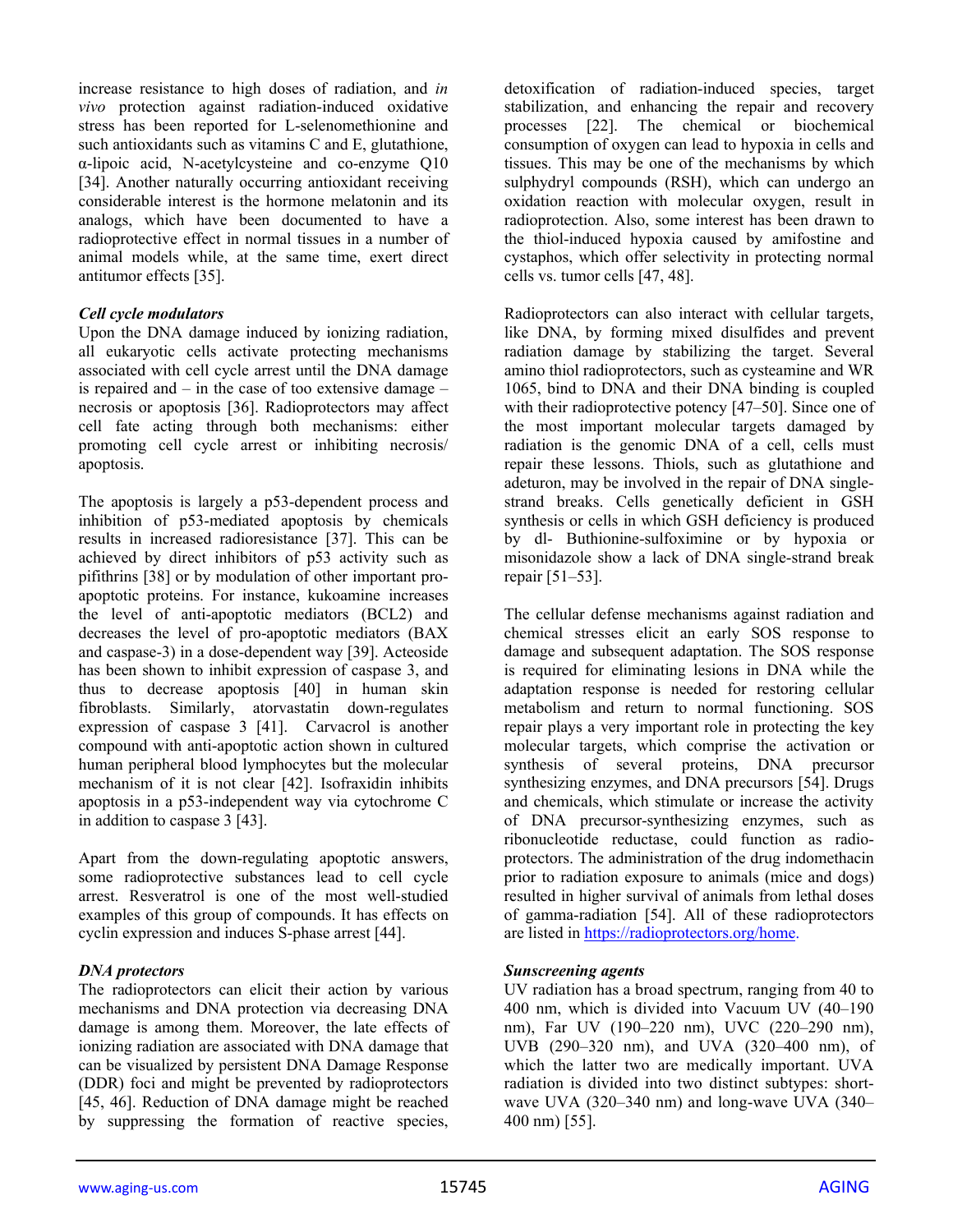Both UVA and UVB radiation can cause sunburn. photoaging reactions, erythema, and inflammation. Mechanisms that modulate UV-induced damage involve nuclear and mitochondrial DNA damage, generation of reactive oxygen species (ROS), immune suppression, lipid peroxidation (membrane damage), activation of matrix metalloproteinases [56].

Radioprotectors.org includes a set of compounds that exert protective effects against UV-spectrum irradiation and thus form a group termed "sunscreening agents". This group can further be divided into two subgroups with different mechanisms: physical (inorganic) and chemical (organic) sunscreens. For organic compounds, the mechanism of action is based on their chemical structure involving an aromatic compound conjugated with a carbonyl group. This structure allows the absorption of high energy UV rays and the molecule switches to an excited state. As the molecule returns to the ground state, it releases the lower energy of longer wavelengths. [57] Such compounds as Avobenzone, Oxybenzone, Ecamsule, Octinoxate are FDA-approved components of topical sunscreens with different spectrums of absorption and various photostability. Octinoxate is identified as one of the potent UVBabsorbers [58], but is not photostable and degrades in the presence of sunlight after a short period of time, while Ecamsule, a very photostable product, acts as UVA-blocker. In animal studies, it prevented UVAinduced photoaging [59].

The mechanism of action of physical sunscreens, such as Zinc oxide, Titanium dioxide is based on the reflection and scattering of UV light. The reflective properties - reflective index, the size of the particles, the film thickness, and the dispersion of base determine the effectiveness of inorganic sunscreens [57]. Microfine zinc oxide has shown to be efficient against a wide range of UVA including UVA 1 (340 to 400 nm), but less efficient in blocking UVB, compared to Titanium oxide. Microfine titanium dioxide protects against UVA 2 (315-340 nm) and UVB but does not protect against UVA 1 [59]. Notably, both of these compounds have shown remarkable shielding properties against ionizing radiation and can also be classified as potential radioprotectors [60].

#### *Inductors of autophagy*

Autophagy is the essential, regulated cellular mechanism that disassembles and degrades unnecessary or dysfunctional components. Further recycling of those components serves as an additional energy source under various stress conditions [61]. In recent years, autophagy became one of the crucial cellular events in the context of aging research. Pharmacological or genetic inhibition of autophagy promotes degenerative

tissue changes, resembling those that occur during aging and also reduces the longevity-promoting effects of caloric restriction. Contrariwise, interventions that stimulate autophagy, increase lifespan in model organisms - notably, among all pharmacological manipulations MTORC1 inhibition is known to have the most dramatic effect [62, 63]. Activation of AMPK, another key autophagy regulator, triggers a number of cellular-protective mechanisms and prevents the hydrogen peroxide-induced dysregulation of the autophagic flux in senescent cells [64].

Autophagy is a generally cytoprotective (rather than a self-destructive) process. However, under certain conditions autophagy machinery is likely to be required for essential cell death [65]. In some cases, autophagy shares rather pro-senescent than anti-senescent features - once the cell comes into a senescent state, autophagy is likely to sustain its viability by reducing the level of overall metabolic stress. Under normal conditions, autophagy exerts anti-senescence effects. [66] Such dual nature of the autophagic process opens a perspective to use destructive autophagy properties to combat cancer and it's a progression in some cases, by triggering autophagic cell death or senescence of malignant cells [67].

A number of compounds that share both gero- and radioprotective properties have an ability to promote autophagy - understanding of how this feature contributes to radioresistance is important for further radioprotectors research and development. In a shortterm period after irradiation, autophagy plays a positive role due to its cytoprotective properties. Autophagy protects the hematopoietic system from nuclear injury through modulation of DDR (DNA damage response) [68]. However, in the long-term perspective, the role of autophagy remains controversial. Malignant transformation of irradiated cells remains one of the most serious long-term consequences of radiation-induced damage. A number of studies have revealed that cancer cells rely on autophagy to gain radioresistance [69, 70]. On the other hand, irradiation has an ability to trigger autophagic cell death that involves Becklin, LC3, ATG1, ATG5, and ATG7 proteins (Figure 2) [71].

Remarkably, some radioprotective compounds such as Buthionine sulfoximine, Hoechst 33342, exert dual activity - enhance radioresistance in normal and radiosensitized transformed cells.

Due to the ability of some autophagy inductors to promote cancer cell apoptosis and display negative effects on cancer cell metabolism, natural compounds that can synergically work with chemotherapy agents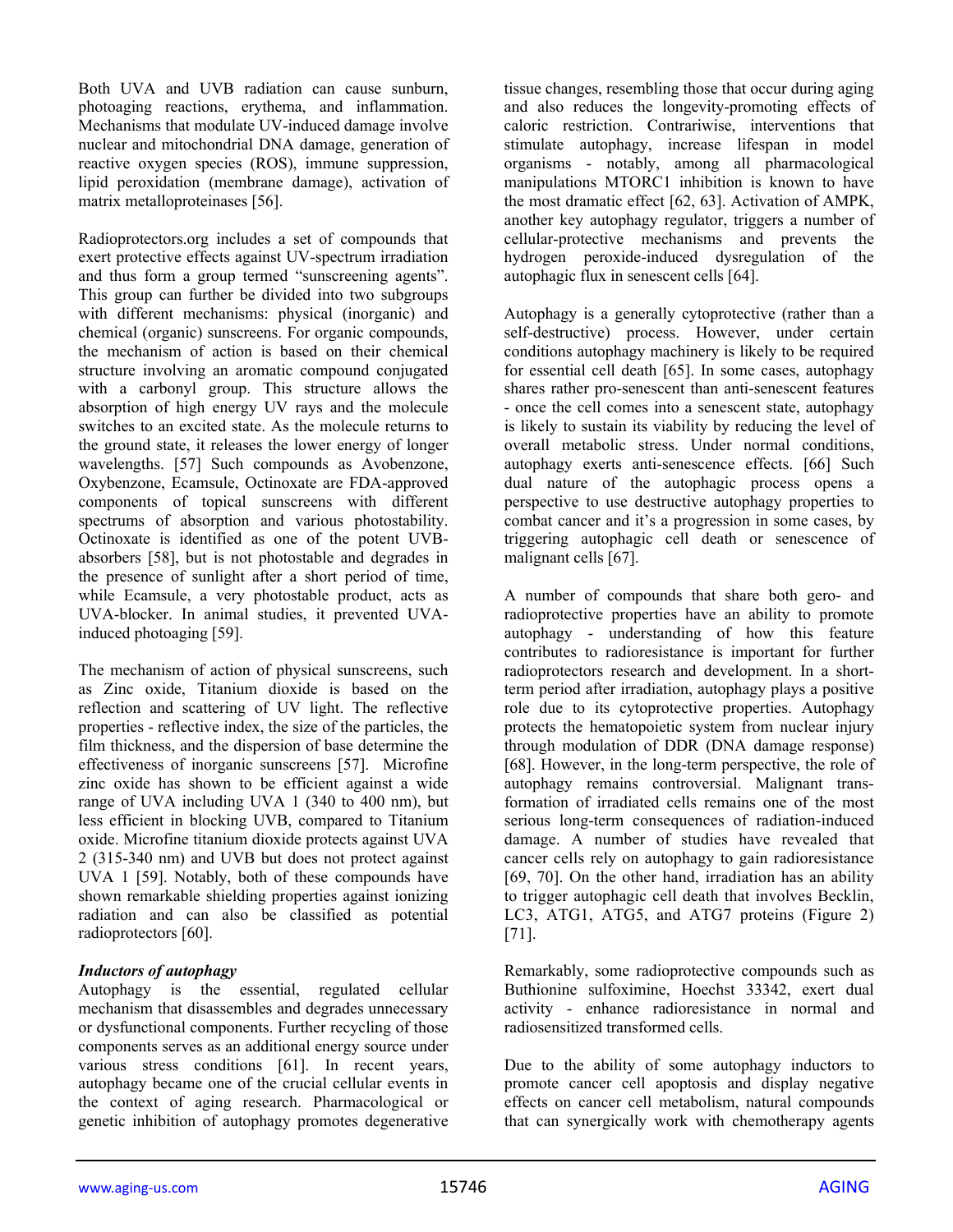have received certain attention in the field of cancer research. [72]. Such plant-derived components as Luteolin [73], Naringin [74], Caffeine [75] showed an inhibitory effect on tumor cell growth and enhanced apoptosis.

We have performed an analysis to identify how various natural compounds, including those with gero- and radioprotective activities, modify the activity of the common autophagy-associated pathways (Figure 3). In a vast majority, the upregulation of AMPK signaling pathway and downregulation of mTOR signaling pathway was observed. Notable upregulation of pathways that are involved in lysosome vesicle biogenesis was also shown for most of the compounds. MAPK signaling pathway activation may be related to the mTORC1-MAPK feedback loop, which was observed both in cancer and normal cells [76]. In common,

signaling pathway landscape induced by most of the compounds, identifies them as potent autophagy inductors.

Using the open database LINCS1000, we have collected gene expression profiles for each compound on the heatmap. In order to obtain the list of differentially expressed genes, data were processed using the R 'limma' package [77] Benjamini-Hochberg FDR adjustment was applied to the p-values [78]. The pathway-level analysis was performed using the iPANDA software suite [79]. Positive and negative iPANDA scores indicated up- and down-regulation of the pathway, respectively. The pathway database used for the analysis included 1856 annotated and manually curated signalling pathway maps from KEGG, Reactome, and NCI-PID and SA Biosciences collections [80–82].



**Figure 2. Autophagy and cell death by α-radiation.**



**Figure 3. Effect of compounds on autophagy-related pathways.**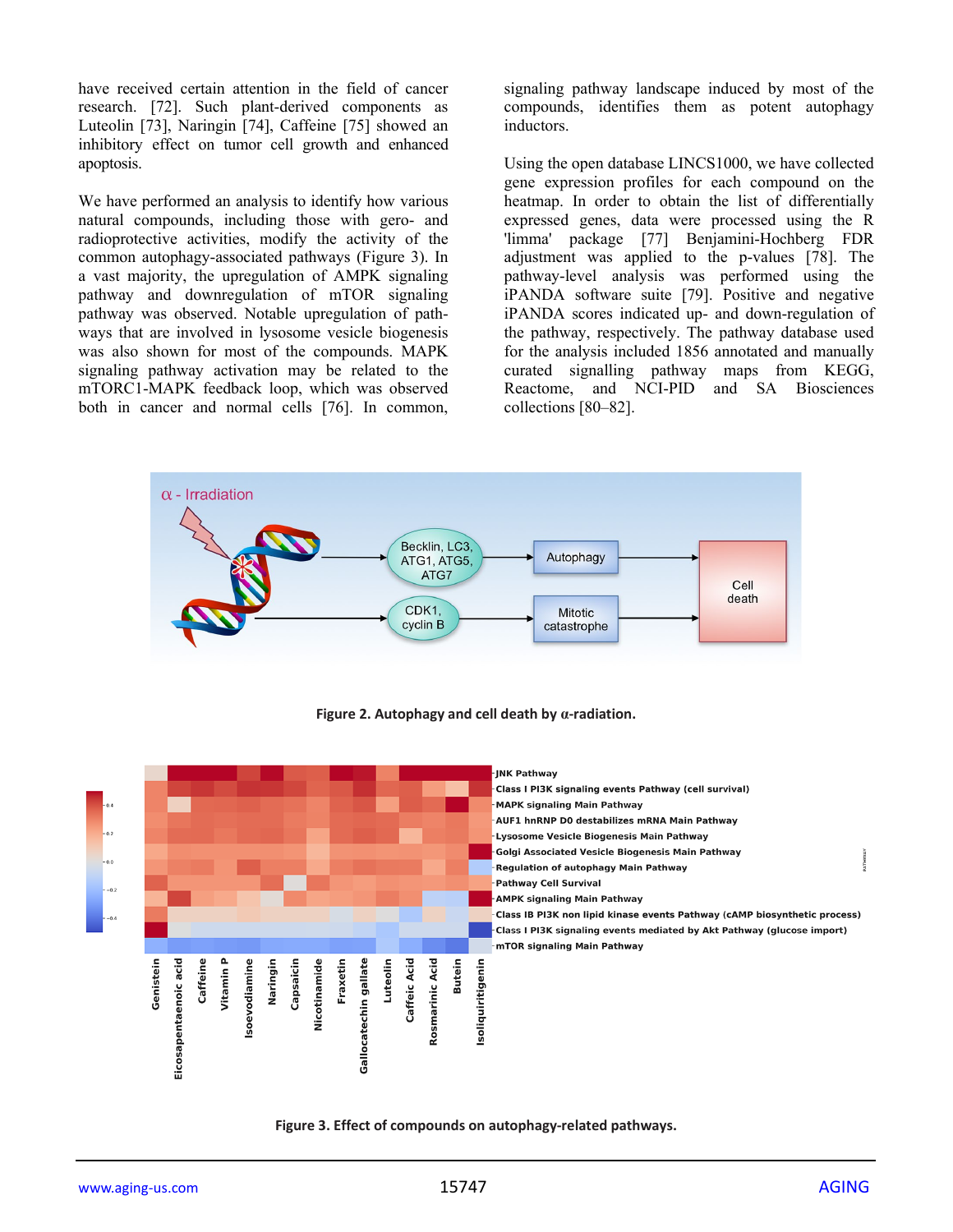| Compound name                                                                                                                                                                                                                                                                                                                                                                                                                                                                                                                                                                                                                                                                                                                                                                                                                                                                                                                                                                           |                                                                        |
|-----------------------------------------------------------------------------------------------------------------------------------------------------------------------------------------------------------------------------------------------------------------------------------------------------------------------------------------------------------------------------------------------------------------------------------------------------------------------------------------------------------------------------------------------------------------------------------------------------------------------------------------------------------------------------------------------------------------------------------------------------------------------------------------------------------------------------------------------------------------------------------------------------------------------------------------------------------------------------------------|------------------------------------------------------------------------|
| Amifostine, Lithium chloride, Vitamin D3, Kanamycin, 2,4-dinitrophenol, Ellagic acid, Catechin, Carbonyl, Cyanide M-<br>Chlorophenyl Hydrazone (CCCP), Glycerol, Deprenyl, Trichostatin A, Cysteamine, Quercetin, Fisetin, 4'-o-methyl<br>epicatechin, Cyclosporin A, Valproic acid, Metformin, Rosmarinic acid, Rapamycin, Ibuprofen, Resveratrol, Simvastatin,<br>Caffeine, Nitrendipine, Euk-134, Caffeic acid, Indirubin, 1,2,3,4,6-Penta-O-Galloyl-B-D-Glucose (PGG), Carnosine, Dimethyl<br>Sulfoxide (DMSO), Ly294002, 4- phenylbutyrate, Beta-estradiol, Epigallocatechin Gallate, Minocycline, 10-Hydroxy-2-<br>decenoic acid, Baicalein, Gallic acid, N-acetyl-L-cysteine, Genistein, Aspirin (Acetylsalicylic acid, ASA), Quercetin-3-O-<br>Glucoside, Enalapril, A-Lipoic Acid, Celecoxib, Ursolic acid, Curcumin, Kaempferol, Melatonin, Ascorbic acid, Polydatin,<br>Sodium Butyrate, Spermidine, 2-mercaptoethanol, Maltose, Trehalose, Cyproterone acetate, Fenofibrate |                                                                        |
| Glutatione                                                                                                                                                                                                                                                                                                                                                                                                                                                                                                                                                                                                                                                                                                                                                                                                                                                                                                                                                                              | The effect is ambiguous $[107]$                                        |
| Pioglitazone                                                                                                                                                                                                                                                                                                                                                                                                                                                                                                                                                                                                                                                                                                                                                                                                                                                                                                                                                                            | Effect was shown for a derivative [108]                                |
| Butylated hydroxytoluene (BHT)                                                                                                                                                                                                                                                                                                                                                                                                                                                                                                                                                                                                                                                                                                                                                                                                                                                                                                                                                          | The effect was shown for S. cerevisiae but not for cell cultures [109] |
| Fullerene C60                                                                                                                                                                                                                                                                                                                                                                                                                                                                                                                                                                                                                                                                                                                                                                                                                                                                                                                                                                           | Effect was shown for a derivative [110]                                |
| Doxycycline                                                                                                                                                                                                                                                                                                                                                                                                                                                                                                                                                                                                                                                                                                                                                                                                                                                                                                                                                                             | In combination with valproic acid [111]                                |
| Fumarate                                                                                                                                                                                                                                                                                                                                                                                                                                                                                                                                                                                                                                                                                                                                                                                                                                                                                                                                                                                | Effect was shown for a derivative [112]                                |
| Nitroflurbiprofen                                                                                                                                                                                                                                                                                                                                                                                                                                                                                                                                                                                                                                                                                                                                                                                                                                                                                                                                                                       | Effect was shown for a derivative [113]                                |

#### **Comparison of radio- and geroprotectors databases**

There is a substantial intersection between aging and radiation-induced damage [83]. Multiple radiation-induced conditions are classified as diseases [84], and aging and radiation-accelerated aging may be classified as diseases [85]. Significant crosstalk between the mechanisms underlying the radiation protection and geroprotection is also notable [19, 86]. Many of the compounds that can be found in <https://radioprotectors.org/home> can be also found in the known databases of geroprotectors [87, 88]. In total, 66 substances included in the present database of radio-protectors also show geroprotective activity being listed in the Geroprotectors.org database [88]. These compounds are shown in Table 1. The functional similarity between geroprotectors and radioprotectors is partially due to the similar nature of negative effects on DNA imposed by radiation and developed during aging. Damages of the genetic material gradually accumulate throughout life, as the effectiveness of the repair systems and the ability of cells to neutralize genotoxic factors decrease. The death and senescence of cells, leading to fibrosis and chronic inflammatory processes, as well as a decrease of the stem cell pool and their malignant transformation under conditions of genotoxic stress, are key events in the aging process [89–91].

Ultraviolet radiation is considered one of the key factors in skin aging as well as an inducer of the abovementioned processes. At the same time, ionizing radiation rapidly causes numerous and often unrepairable lesions (i.e., double-strand DNA breaks), leading to a vast cell death, primarily of the cells with a high proliferative index. A critical event is the almost complete inhibition of hematopoiesis and depletion of the bone marrow stem cells. Radiation causes the development of a senescent phenotype as a protective mechanism against a possible malignant transformation. Thus, the processes of aging and irradiation-induced changes are closely related at molecular and cellular levels [19]. Substances possessing gero- and radioprotective properties can exhibit similar protective effects (for example, act as antioxidants and reduce the number of free radicals formed both naturally in the processes of cell metabolism and those resulting from radiolysis), as well as affect the same signaling pathways leading to positive effects [92, 93].

Development of new effective drugs against aging and radiation-induced aging is an ambitious but at the same time pleading task. Several approaches can be applied to solve the problem including pathway analysis and searching for new targets [19, 93–95], searching for possible biomarkers for both aging and radiation exposure [96–104] and even generation of new chemical compounds [105, 106]. However, all of them rely on the availability of profoundly annotated data about chemical compounds with radioprotective effects and their molecular modes of action. The present curated database of radioprotectors will become a convenient onset for the development of medicines against radiation-induced damage and aging following both the structure-based and ligand-based approaches.

# **CONFLICTS OF INTEREST**

These authors declare no conflicts of interest.

#### **REFERENCES**

1. Cortese F, Klokov D, Osipov A, Stefaniak J, Moskalev A, Schastnaya J, Cantor C, Aliper A, Mamoshina P,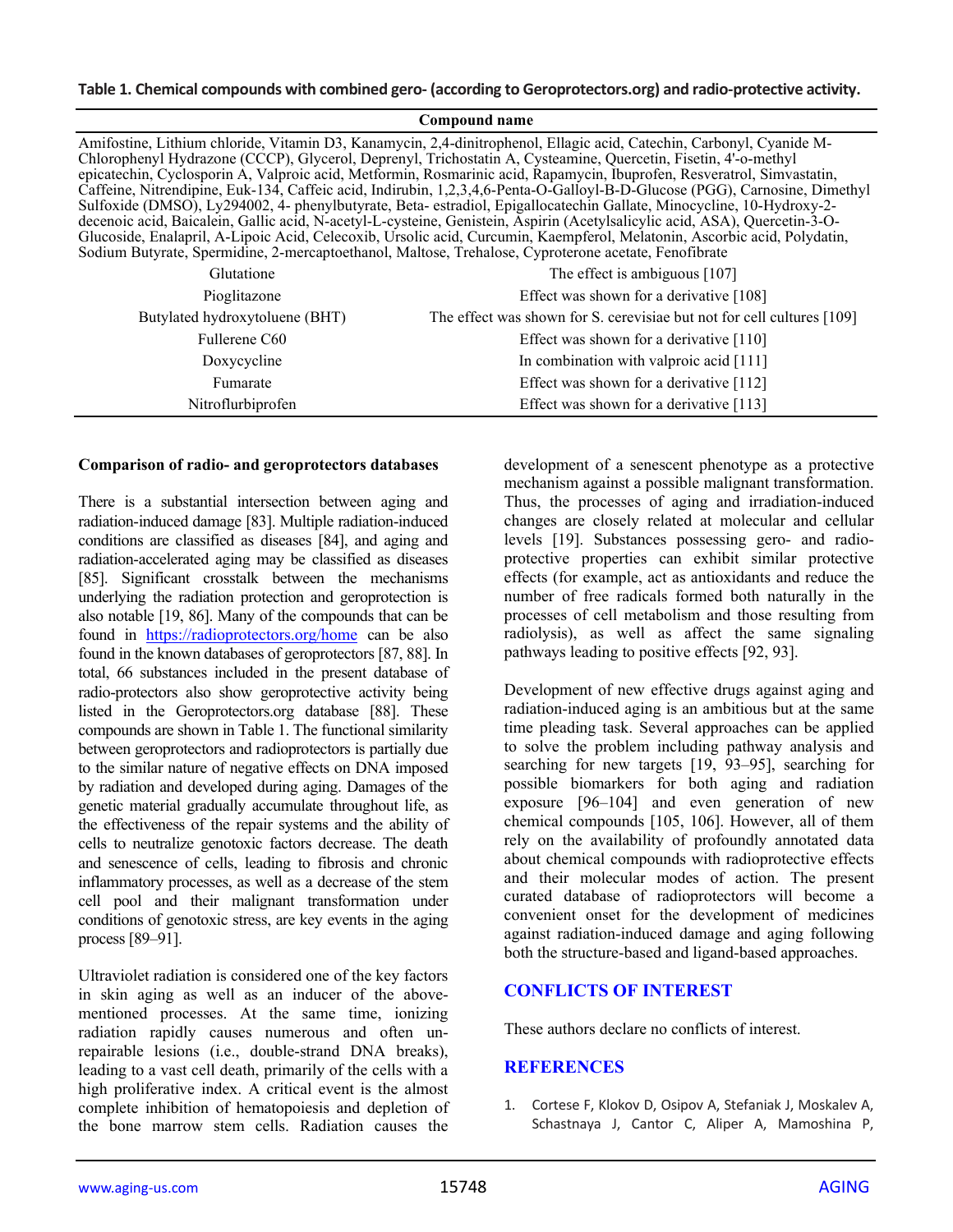Ushakov I, Sapetsky A, Vanhaelen Q, Alchinova I, et al. Vive la radiorésistance!: converging research in radiobiology and biogerontology to enhance human radioresistance for deep space exploration and colonization. Oncotarget. 2018; 9:14692–722. <https://doi.org/10.18632/oncotarget.24461> PMID[:29581875](https://pubmed.ncbi.nlm.nih.gov/29581875)

- 2. Johnke RM, Sattler JA, Allison RR. Radioprotective agents for radiation therapy: future trends. Future Oncol. 2014; 10:2345–57. <https://doi.org/10.2217/fon.14.175> PMID[:25525844](https://pubmed.ncbi.nlm.nih.gov/25525844)
- 3. Greenberger JS. Radioprotection. In Vivo. 2009; 23:323–36. PMID[:19414422](https://pubmed.ncbi.nlm.nih.gov/19414422)
- 4. Iarmonenko SP. [Radiomodifiers and the progress of radiation oncology]. Vopr Onkol. 1995; 41:93–94. PMID[:7483456](https://pubmed.ncbi.nlm.nih.gov/7483456)
- 5. Citrin D, Cotrim AP, Hyodo F, Baum BJ, Krishna MC, Mitchell JB. Radioprotectors and mitigators of radiation-induced normal tissue injury. Oncologist. 2010; 15:360–71. <https://doi.org/10.1634/theoncologist.2009-S104> PMID[:20413641](https://pubmed.ncbi.nlm.nih.gov/20413641)
- 6. Bentzen SM. Preventing or reducing late side effects of radiation therapy: radiobiology meets molecular pathology. Nat Rev Cancer. 2006; 6:702–13. <https://doi.org/10.1038/nrc1950> PMID[:16929324](https://pubmed.ncbi.nlm.nih.gov/16929324)
- 7. Spotheim-Maurizot M. Radioprotectors [Internet]. Encyclopedia of Cancer. 2016. p. 3884–7. [https://doi.org/10.1007/978-3-662-46875-3\\_7082](https://doi.org/10.1007/978-3-662-46875-3_7082)
- 8. Schwab M, editor. Encyclopedia of Cancer. Berlin, Heidelberg: Springer Berlin Heidelberg; 2017.
- 9. Dongre PM, Joshi A. A systematic organization of bioinformatics database of radiosensitizers and radioprotectors. Journal of Radiation and Cancer Research. 2018; 9:102. [https://doi.org/10.4103/jrcr.jrcr\\_5\\_18](https://doi.org/10.4103/jrcr.jrcr_5_18)
- 10. Domina EA. Anty radiation means: classification and mechanisms. Probl Radiac Med Radiobiol. 2015; 20:42–54. PMID[:26695893](https://pubmed.ncbi.nlm.nih.gov/26695893)
- 11. Livesey JC, Reed DJ, Adamson LF. Radiation-Protective Drugs and Their Reaction Mechanisms [Internet]. American Journal of Clinical Oncology. 1987. p. 89. <https://doi.org/10.1097/00000421-198702000-00020>
- 12. Sweeney TR, Musallam HA. Radiation-Protective Drugs and their Reaction Mechanisms [Internet]. Journal of Pharmaceutical Sciences. 1986. p. 728–9. <https://doi.org/10.1002/jps.2600750734>
- 13. Smith TA, Kirkpatrick DR, Smith S, Smith TK, Pearson T, Kailasam A, Herrmann KZ, Schubert J, Agrawal DK. Radioprotective agents to prevent cellular damage due to ionizing radiation. J Transl Med. 2017; 15:232. <https://doi.org/10.1186/s12967-017-1338-x> PMID[:29121966](https://pubmed.ncbi.nlm.nih.gov/29121966)
- 14. Livesey JC, Reed DJ, Adamson LF. Chemical protection against ionizing radiation. Final report [Internet]. 1984. <https://doi.org/10.2172/6215269>
- 15. Pilipenko V, Narbute K, Amara I, Trovato A, Scuto M, Pupure J, Jansone B, Poikans J, Bisenieks E, Klusa V, Calabrese V. GABA-containing compound gammapyrone protects against brain impairments in Alzheimer's disease model male rats and prevents mitochondrial dysfunction in cell culture. J Neurosci Res. 2019; 97:708–26.

<https://doi.org/10.1002/jnr.24396> PMID[:30742328](https://pubmed.ncbi.nlm.nih.gov/30742328)

- 16. Trovato Salinaro A, Pennisi M, Di Paola R, Scuto M, Crupi R, Cambria MT, Ontario ML, Tomasello M, Uva M, Maiolino L, Calabrese EJ, Cuzzocrea S, Calabrese V. Neuroinflammation and neurohormesis in the pathogenesis of Alzheimer's disease and Alzheimerlinked pathologies: modulation by nutritional mushrooms. Immun Ageing. 2018; 15:8. <https://doi.org/10.1186/s12979-017-0108-1> PMID[:29456585](https://pubmed.ncbi.nlm.nih.gov/29456585)
- 17. Calabrese V, Santoro A, Trovato Salinaro A, Modafferi S, Scuto M, Albouchi F, Monti D, Giordano J, Zappia M, Franceschi C, Calabrese EJ. Hormetic approaches to the treatment of Parkinson's disease: perspectives and possibilities. J Neurosci Res. 2018; 96:1641–62. <https://doi.org/10.1002/jnr.24244> PMID[:30098077](https://pubmed.ncbi.nlm.nih.gov/30098077)
- 18. Miquel S, Champ C, Day J, Aarts E, Bahr BA, Bakker M, Bánáti D, Calabrese V, Cederholm T, Cryan J, Dye L, Farrimond JA, Korosi A, et al. Poor cognitive ageing: vulnerabilities, mechanisms and the impact of nutritional interventions. Ageing Res Rev. 2018; 42:40–55. <https://doi.org/10.1016/j.arr.2017.12.004>

PMID[:29248758](https://pubmed.ncbi.nlm.nih.gov/29248758)

- 19. Aliper AM, Bozdaganyan ME, Orekhov PS, Zhavoronkov A, Osipov AN. Replicative and radiation-induced aging: a comparison of gene expression profiles. Aging (Albany NY). 2019; 11:2378–87. <https://doi.org/10.18632/aging.101921> PMID[:31002655](https://pubmed.ncbi.nlm.nih.gov/31002655)
- 20. Beckman KB, Ames BN. Oxidative decay of DNA. J Biol Chem. 1997; 272:19633–36. <https://doi.org/10.1074/jbc.272.32.19633> PMID[:9289489](https://pubmed.ncbi.nlm.nih.gov/9289489)
- 21. Maier P, Wenz F, Herskind C. Radioprotection of normal tissue cells. Strahlenther Onkol. 2014; 190:745–52.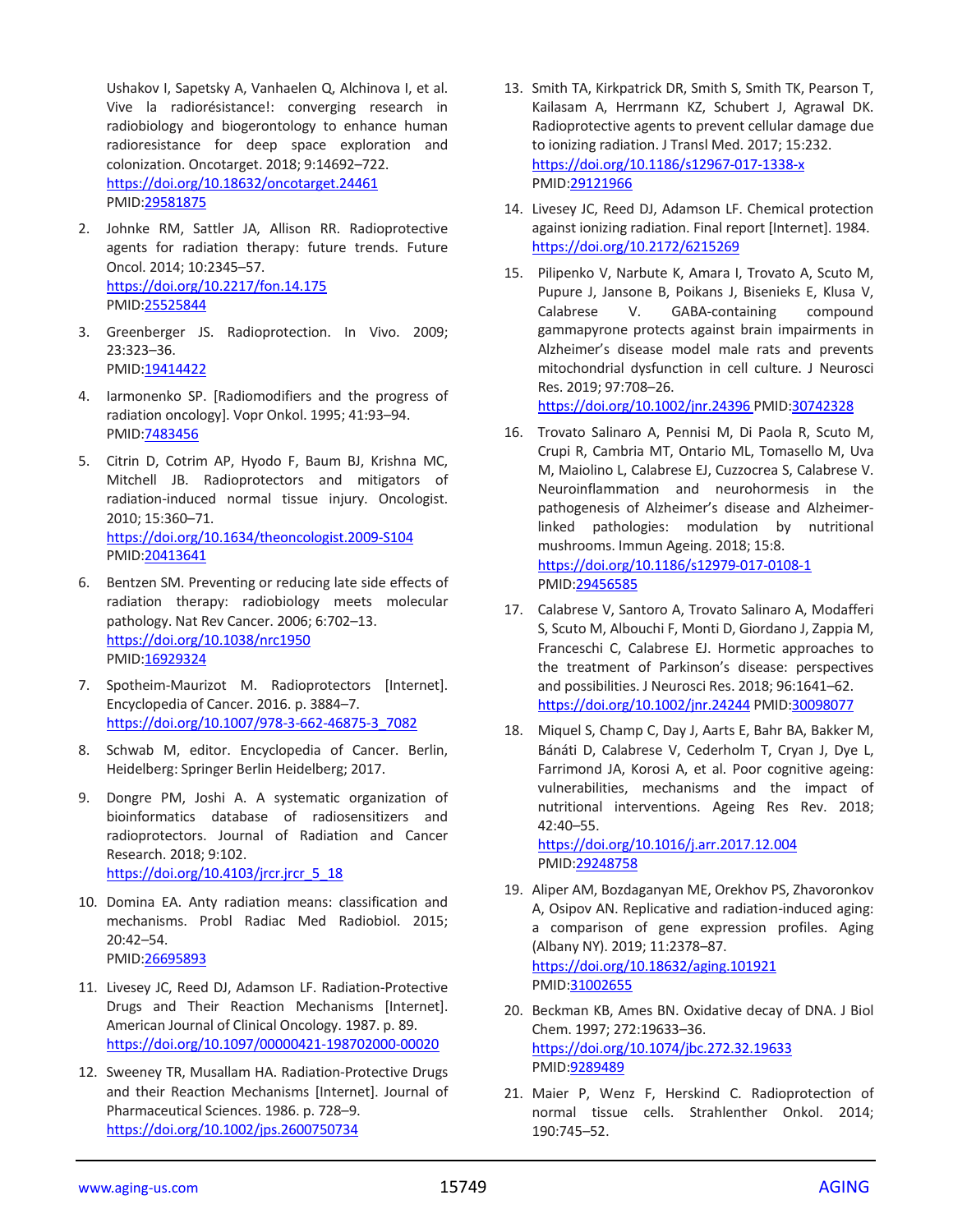<https://doi.org/10.1007/s00066-014-0637-x> PMID[:24638269](https://pubmed.ncbi.nlm.nih.gov/24638269)

- 22. Nair CK, Parida DK, Nomura T. Radioprotectors in radiotherapy. J Radiat Res. 2001; 42:21–37. <https://doi.org/10.1269/jrr.42.21> PMID[:11393887](https://pubmed.ncbi.nlm.nih.gov/11393887)
- 23. Movsas B, Scott C, Langer C, Werner-Wasik M, Nicolaou N, Komaki R, Machtay M, Smith C, Axelrod R, Sarna L, Wasserman T, Byhardt R. Randomized trial of amifostine in locally advanced non-small-cell lung cancer patients receiving chemotherapy and hyperfractionated radiation: radiation therapy oncology group trial 98-01. J Clin Oncol. 2005; 23:2145–54. <https://doi.org/10.1200/JCO.2005.07.167> PMID[:15800308](https://pubmed.ncbi.nlm.nih.gov/15800308)
- 24. Koukourakis MI, Maltezos E. Amifostine administration during radiotherapy for cancer patients with genetic, autoimmune, metabolic and other diseases. Anticancer Drugs. 2006; 17:133–38. <https://doi.org/10.1097/00001813-200602000-00003> PMID[:16428930](https://pubmed.ncbi.nlm.nih.gov/16428930)
- 25. Kouvaris JR, Kouloulias VE, Vlahos LJ. Amifostine: the first selective-target and broad-spectrum radioprotector. Oncologist. 2007; 12:738–47. <https://doi.org/10.1634/theoncologist.12-6-738> PMID[:17602063](https://pubmed.ncbi.nlm.nih.gov/17602063)
- 26. Case AJ. On the origin of superoxide dismutase: an evolutionary perspective of superoxide-mediated redox signaling. Antioxidants (Basel). 2017; 6:82. <https://doi.org/10.3390/antiox6040082> PMID[:29084153](https://pubmed.ncbi.nlm.nih.gov/29084153)
- 27. Louie KG, Behrens BC, Kinsella TJ, Hamilton TC, Grotzinger KR, McKoy WM, Winker MA, Ozols RF. Radiation survival parameters of antineoplastic drugsensitive and -resistant human ovarian cancer cell lines and their modification by buthionine sulfoximine. Cancer Res. 1985; 45:2110–15. PMID[:3986765](https://pubmed.ncbi.nlm.nih.gov/3986765)
- 28. Zhang XR, Zhou WX, Zhang YX. Improvements in SOD mimic AEOL-10150, a potent broad-spectrum antioxidant. Mil Med Res. 2018; 5:30. <https://doi.org/10.1186/s40779-018-0176-3> PMID[:30185231](https://pubmed.ncbi.nlm.nih.gov/30185231)
- 29. Limoli CL, Giedzinski E, Baure J, Doctrow SR, Rola R, Fike JR. Using superoxide dismutase/catalase mimetics to manipulate the redox environment of neural precursor cells. Radiat Prot Dosimetry. 2006; 122:228–36. <https://doi.org/10.1093/rpd/ncl458> PMID[:17166877](https://pubmed.ncbi.nlm.nih.gov/17166877)
- 30. Hahn SM, Sullivan FJ, DeLuca AM, Krishna CM, Wersto N, Venzon D, Russo A, Mitchell JB. Evaluation of tempol

radioprotection in a murine tumor model. Free Radic Biol Med. 1997; 22:1211–16. [https://doi.org/10.1016/s0891-5849\(96\)00556-4](https://doi.org/10.1016/s0891-5849(96)00556-4) PMID[:9098095](https://pubmed.ncbi.nlm.nih.gov/9098095)

- 31. Mortazavi SM, Rahimi S, Mosleh-Shirazi MA, Arjomandi M, Soleimani A, Koohi Hossein-Abadi O, Haghani M, Alavi M. A comparative study on the life-saving radioprotective effects of vitamins A, E, C and overthe-counter multivitamins. J Biomed Phys Eng. 2015; 5:59–66. PMID[:26157731](https://pubmed.ncbi.nlm.nih.gov/26157731)
- 32. Cervelli T, Panetta D, Navarra T, Gadhiri S, Salvadori P, Galli A, Caramella D, Basta G, Picano E, Del Turco S. A new natural antioxidant mixture protects against oxidative and DNA damage in endothelial cell exposed to low-dose irradiation. Oxid Med Cell Longev. 2017; 2017:9085947.

<https://doi.org/10.1155/2017/9085947> PMID[:28852434](https://pubmed.ncbi.nlm.nih.gov/28852434)

- 33. Giardi MT, Touloupakis E, Bertolotto D, Mascetti G. Preventive or potential therapeutic value of nutraceuticals against ionizing radiation-induced oxidative stress in exposed subjects and frequent fliers. Int J Mol Sci. 2013; 14:17168–92. <https://doi.org/10.3390/ijms140817168> PMID[:23965979](https://pubmed.ncbi.nlm.nih.gov/23965979)
- 34. Elbaky NA, El-Orabi NF, Fadda LM, Abd-Elkader OH, Ali HM. Role of n-acetylcysteine and coenzyme Q10 in the amelioration of myocardial energy expenditure and oxidative stress, induced by carbon tetrachloride intoxication in rats. Dose Response. 2018; 16:1559325818790158. <https://doi.org/10.1177/1559325818790158>
	- PMID[:30116167](https://pubmed.ncbi.nlm.nih.gov/30116167)
- 35. Farhood B, Goradel NH, Mortezaee K, Khanlarkhani N, Salehi E, Nashtaei MS, Mirtavoos-Mahyari H, Motevaseli E, Shabeeb D, Musa AE, Najafi M. Melatonin as an adjuvant in radiotherapy for radioprotection and radiosensitization. Clin Transl Oncol. 2019; 21:268–79. <https://doi.org/10.1007/s12094-018-1934-0> PMID[:30136132](https://pubmed.ncbi.nlm.nih.gov/30136132)
- 36. Vávrová J, Rezáčová M. Importance of proapoptotic protein PUMA in cell radioresistance. Folia Biol (Praha). 2014; 60:53–56. PMID[:24785107](https://pubmed.ncbi.nlm.nih.gov/24785107)
- 37. Gudkov AV, Komarova EA. Radioprotection: smart games with death. J Clin Invest. 2010; 120:2270–73. <https://doi.org/10.1172/JCI43794> PMID[:20577043](https://pubmed.ncbi.nlm.nih.gov/20577043)
- 38. Strom E, Sathe S, Komarov PG, Chernova OB, Pavlovska I, Shyshynova I, Bosykh DA, Burdelya LG, Macklis RM,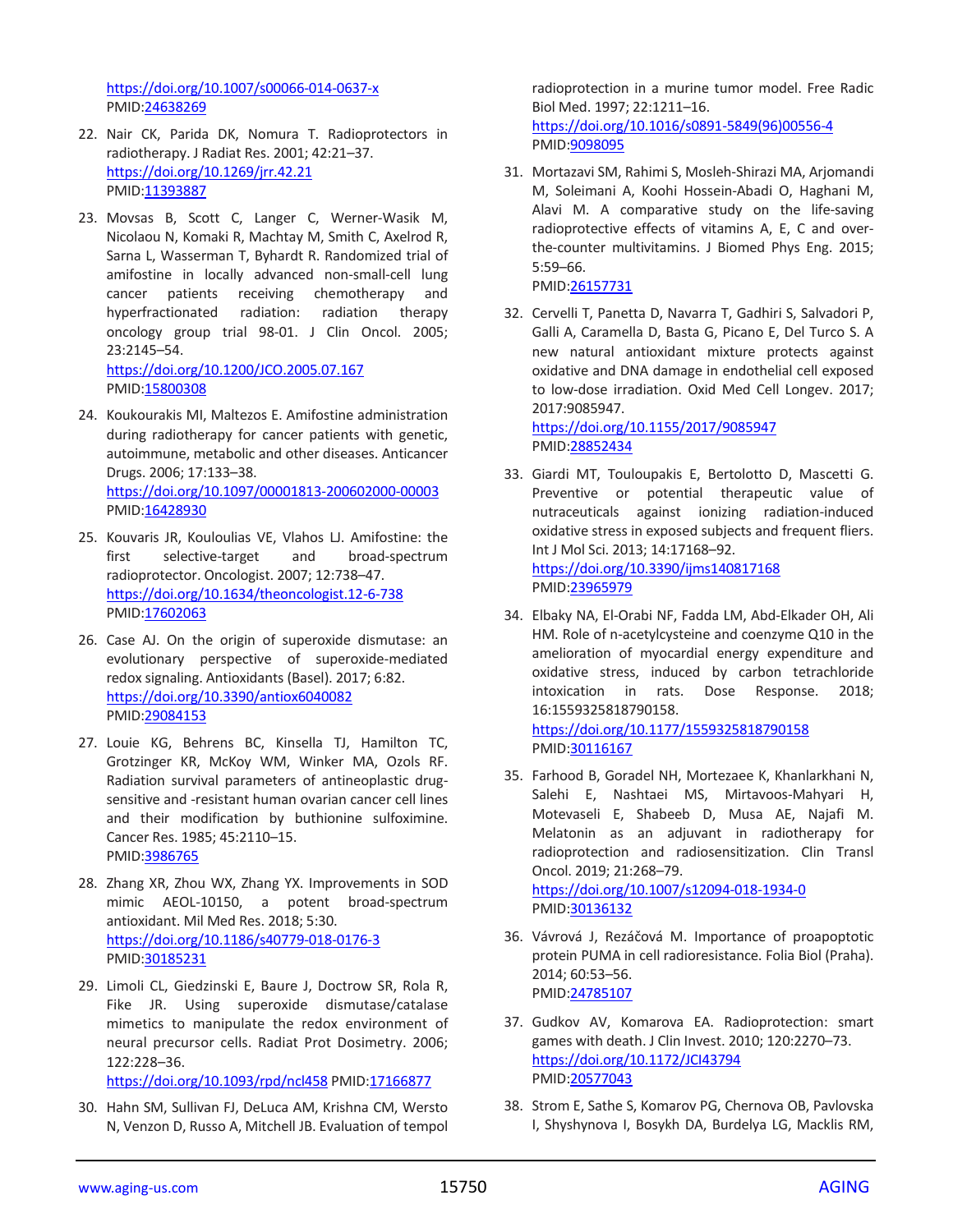Skaliter R, Komarova EA, Gudkov AV. Small-molecule inhibitor of p53 binding to mitochondria protects mice from gamma radiation. Nat Chem Biol. 2006; 2:474–79. <https://doi.org/10.1038/nchembio809> PMID[:16862141](https://pubmed.ncbi.nlm.nih.gov/16862141)

- 39. Zhang Y, Cheng Z, Wang C, Ma H, Meng W, Zhao Q. Neuroprotective effects of kukoamine a against radiation-induced rat brain injury through inhibition of oxidative stress and neuronal apoptosis. Neurochem Res. 2016; 41:2549–58. <https://doi.org/10.1007/s11064-016-1967-0> PMID[:27241194](https://pubmed.ncbi.nlm.nih.gov/27241194)
- 40. Yang J, Yan Y, Liu H, Wang J, Hu J. Protective effects of acteoside against x-ray-induced damage in human skin fibroblasts. Mol Med Rep. 2015; 12:2301–06. <https://doi.org/10.3892/mmr.2015.3630> PMID[:25892089](https://pubmed.ncbi.nlm.nih.gov/25892089)
- 41. Naeimi RA, Talebpour Amiri F, Khalatbary AR, Ghasemi A, Zargari M, Ghesemi M, Hosseinimehr SJ. Atorvastatin mitigates testicular injuries induced by ionizing radiation in mice. Reprod Toxicol. 2017; 72:115–21. <https://doi.org/10.1016/j.reprotox.2017.06.052>

PMID[:28668617](https://pubmed.ncbi.nlm.nih.gov/28668617)

- 42. Arivalagan S, Thomas NS, Kuppusamy T, Namashivayam N. Radioprotective Effect of Carvacrol Against X-Radiation-Induced Cellular Damage in Cultured Human Peripheral Blood Lymphocytes. J Environ Pathol Toxicol Oncol. 2015; 34:263–75. [https://doi.org/10.1615/jenvironpatholtoxicoloncol.20](https://doi.org/10.1615/jenvironpatholtoxicoloncol.2015013548) [15013548](https://doi.org/10.1615/jenvironpatholtoxicoloncol.2015013548) PMID[:26349608](https://pubmed.ncbi.nlm.nih.gov/26349608)
- 43. Li P, Zhao QL, Wu LH, Jawaid P, Jiao YF, Kadowaki M, Kondo T. Isofraxidin, a potent reactive oxygen species (ROS) scavenger, protects human leukemia cells from radiation-induced apoptosis via ROS/mitochondria pathway in p53-independent manner. Apoptosis. 2014; 19:1043–53.

<https://doi.org/10.1007/s10495-014-0984-1> PMID[:24692054](https://pubmed.ncbi.nlm.nih.gov/24692054)

- 44. Joe AK, Liu H, Suzui M, Vural ME, Xiao D, Weinstein IB. Resveratrol induces growth inhibition, s-phase arrest, apoptosis, and changes in biomarker expression in several human cancer cell lines. Clin Cancer Res. 2002; 8:893–903. PMID[:11895924](https://pubmed.ncbi.nlm.nih.gov/11895924)
- 45. Pustovalova M, Grekhova A, Astrelina Т, Nikitina V, Dobrovolskaya E, Suchkova Y, Kobzeva I, Usupzhanova D, Vorobyeva N, Samoylov A, Bushmanov A, Ozerov IV, Zhavoronkov A, et al. Accumulation of spontaneous γH2AX foci in long-term cultured mesenchymal stromal cells. Aging (Albany NY). 2016; 8:3498–506.

<https://doi.org/10.18632/aging.101142> PMID[:27959319](https://pubmed.ncbi.nlm.nih.gov/27959319)

46. Pustovalova M, Astrelina ТA, Grekhova A, Vorobyeva N, Tsvetkova A, Blokhina T, Nikitina V, Suchkova Y, Usupzhanova D, Brunchukov V, Kobzeva I, Karaseva Т, Ozerov IV, et al. Residual γH2AX foci induced by low dose x-ray radiation in bone marrow mesenchymal stem cells do not cause accelerated senescence in the progeny of irradiated cells. Aging (Albany NY). 2017; 9:2397–410.

<https://doi.org/10.18632/aging.101327> PMID[:29165316](https://pubmed.ncbi.nlm.nih.gov/29165316)

- 47. Yuhas JM. Protective drugs in cancer therapy: optimal clinical testing and future directions. Int J Radiat Oncol Biol Phys. 1982; 8:513–17. [https://doi.org/10.1016/0360-3016\(82\)90673-3](https://doi.org/10.1016/0360-3016(82)90673-3) PMID[:6286544](https://pubmed.ncbi.nlm.nih.gov/6286544)
- 48. Pomerantseva MD, Ramaija LK. Chemical protection against genetic effect of radiation in male mice. Mutat Res. 1984; 140:131–35. [https://doi.org/10.1016/0165-7992\(84\)90057-5](https://doi.org/10.1016/0165-7992(84)90057-5) PMID[:6749172](https://pubmed.ncbi.nlm.nih.gov/6749172)
- 49. Leon SA, Kollmann G, Shapiro B. Properties of DNA irradiated in the presence of the protective agent bis(2-guanidoethyl)disulphide (GED). Int J Radiat Biol Relat Stud Phys Chem Med. 1973; 23:325–32. <https://doi.org/10.1080/09553007314550401> PMID[:4540846](https://pubmed.ncbi.nlm.nih.gov/4540846)
- 50. Ramakrishnan N, Catravas GN. Protection of Thymocytes from Radiation-Induced Interphase Death by Dihydrolipoic Acid and WR-1065. Eicosanoids and Other Bioactive Lipids in Cancer, Inflammation and Radiation Injury. Springer, Boston, MA; 1993. p. 349–52. [https://doi.org/10.1007/978-1-4615-3520-1\\_69](https://doi.org/10.1007/978-1-4615-3520-1_69)
- 51. Révész L, Palcic B. Radiation dose dependence of the sensitization by oxygen and oxygen mimic sensitizers. Acta Radiol Oncol. 1985; 24:209–17. <https://doi.org/10.3109/02841868509134389> PMID[:2994369](https://pubmed.ncbi.nlm.nih.gov/2994369)
- 52. Sonntag C. Free-Radical-Induced DNA Damage and Its Repair: A Chemical Perspective. Springer Science & Business Media; 2006. 523 p.
- 53. Révész L, Edgren M. Glutathione-dependent yield and repair of single-strand DNA breaks in irradiated cells. Br J Cancer Suppl. 1984; 6:55-60. PMID: 6421303
- 54. Pulatova MK, Sharygin VL, Todorov IN. The activation of ribonucleotide reductase in animal organs as the cellular response against the treatment with DNAdamaging factors and the influence of radioprotectors on this effect. Biochim Biophys Acta. 1999; 1453:321–29.

[https://doi.org/10.1016/s0925-4439\(99\)00002-2](https://doi.org/10.1016/s0925-4439(99)00002-2) PMID[:10101250](https://pubmed.ncbi.nlm.nih.gov/10101250)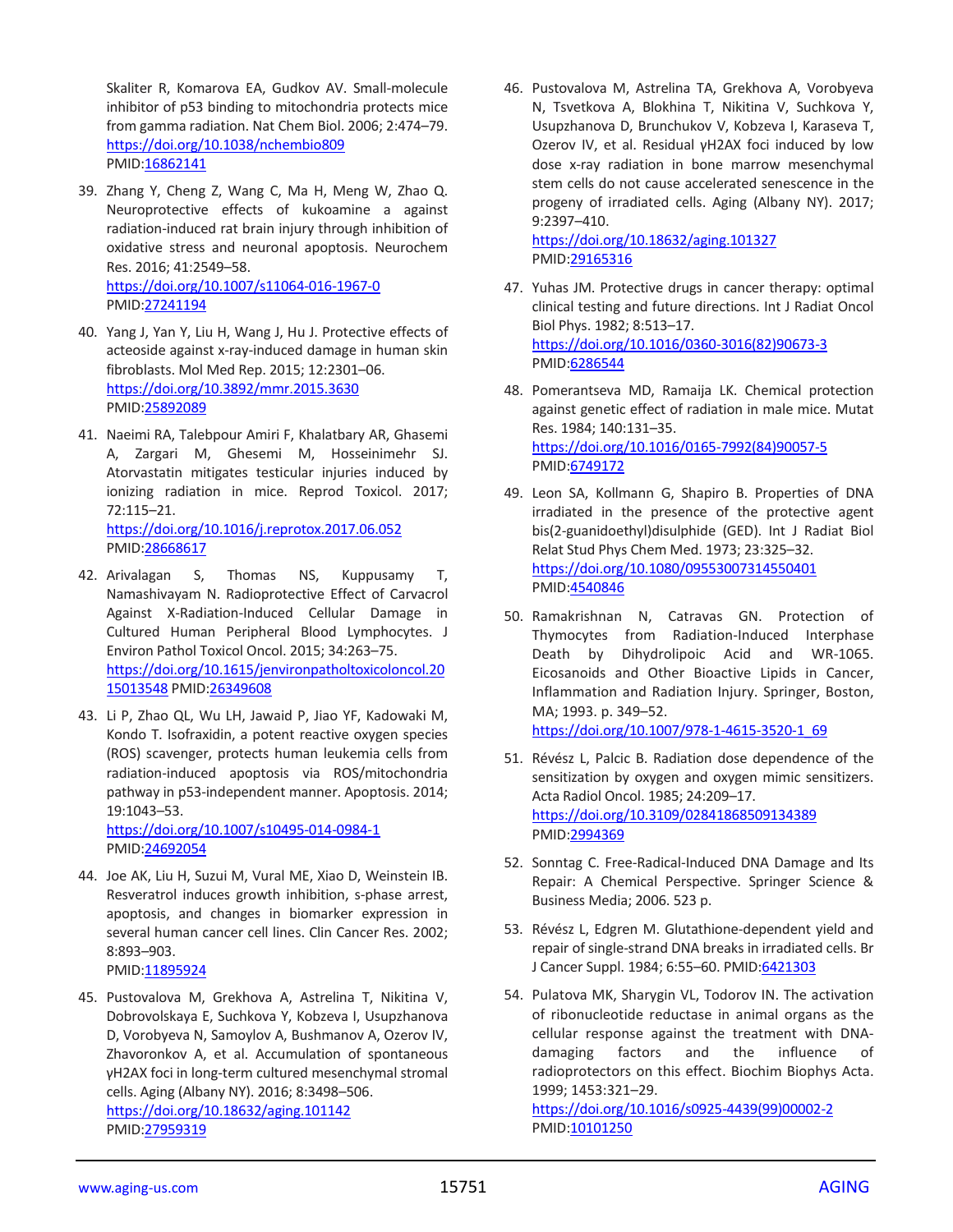- 55. Latha MS, Martis J, Shobha V, Sham Shinde R, Bangera S, Krishnankutty B, Bellary S, Varughese S, Rao P, Naveen Kumar BR. Sunscreening agents: a review. J Clin Aesthet Dermatol. 2013; 6:16–26. PMID[:23320122](https://pubmed.ncbi.nlm.nih.gov/23320122)
- 56. DeBuys HV, Levy SB, Murray JC, Madey DL, Pinnell SR. Modern approaches to photoprotection. Dermatol Clin. 2000; 18:577–90. [https://doi.org/10.1016/s0733-8635\(05\)70208-4](https://doi.org/10.1016/s0733-8635(05)70208-4) PMID[:11059365](https://pubmed.ncbi.nlm.nih.gov/11059365)
- 57. Heurung AR, Raju SI, Warshaw EM. Adverse reactions to sunscreen agents: epidemiology, responsible irritants and allergens, clinical characteristics, and management. Dermatitis. 2014; 25:289–326. <https://doi.org/10.1097/DER.0000000000000079> PMID[:25384223](https://pubmed.ncbi.nlm.nih.gov/25384223)
- 58. Rai R, Shanmuga SC, Srinivas C. Update on photoprotection. Indian J Dermatol. 2012; 57:335–42. <https://doi.org/10.4103/0019-5154.100472> PMID[:23112351](https://pubmed.ncbi.nlm.nih.gov/23112351)
- 59. Kullavanijaya P, Lim HW. Photoprotection. J Am Acad Dermatol. 2005; 52:937–58. <https://doi.org/10.1016/j.jaad.2004.07.063> PMID: 15928611
- 60. Issa SAM, Mostafa AMA, Auda SH. Radio-protective properties of some sunblock agents against ionizing radiation. Prog Nuclear Energy. 2018; 107:184–92. <https://doi.org/10.1016/j.pnucene.2018.04.027>
- 61. Mizushima N. Autophagy: process and function. Genes Dev. 2007; 21:2861–73. <https://doi.org/10.1101/gad.1599207> PMID[:18006683](https://pubmed.ncbi.nlm.nih.gov/18006683)
- 62. Rubinsztein DC, Mariño G, Kroemer G. Autophagy and aging. Cell. 2011; 146:682–95. <https://doi.org/10.1016/j.cell.2011.07.030> PMID[:21884931](https://pubmed.ncbi.nlm.nih.gov/21884931)
- 63. Weichhart T. mTOR as regulator of lifespan, aging, and cellular senescence: a mini-review. Gerontology. 2018; 64:127–34. <https://doi.org/10.1159/000484629> PMID[:29190625](https://pubmed.ncbi.nlm.nih.gov/29190625)
- 64. Han X, Tai H, Wang X, Wang Z, Zhou J, Wei X, Ding Y, Gong H, Mo C, Zhang J, Qin J, Ma Y, Huang N, et al. AMPK activation protects cells from oxidative stressinduced senescence via autophagic flux restoration and intracellular NAD<sup>+</sup> elevation. Aging Cell. 2016; 15:416–27. <https://doi.org/10.1111/acel.12446>

PMID[:26890602](https://pubmed.ncbi.nlm.nih.gov/26890602)

65. Liu Y, Levine B. Autosis and autophagic cell death: the dark side of autophagy. Cell Death Differ. 2015; 22:367–76. <https://doi.org/10.1038/cdd.2014.143> PMID[:25257169](https://pubmed.ncbi.nlm.nih.gov/25257169)

- 66. Kwon Y, Kim JW, Jeoung JA, Kim MS, Kang C. Autophagy is pro-senescence when seen in close-up, but anti-senescence in long-shot. Mol Cells. 2017; 40:607–12. <https://doi.org/10.14348/molcells.2017.0151> PMID[:28927262](https://pubmed.ncbi.nlm.nih.gov/28927262)
- 67. Byun S, Lee E, Lee KW. Therapeutic implications of autophagy inducers in immunological disorders, infection, and cancer. Int J Mol Sci. 2017; 18:1959. <https://doi.org/10.3390/ijms18091959> PMID[:28895911](https://pubmed.ncbi.nlm.nih.gov/28895911)
- 68. Lin W, Yuan N, Wang Z, Cao Y, Fang Y, Li X, Xu F, Song L, Wang J, Zhang H, Yan L, Xu L, Zhang X, et al. Autophagy confers DNA damage repair pathways to protect the hematopoietic system from nuclear radiation injury. Sci Rep. 2015; 5:12362.

<https://doi.org/10.1038/srep12362> PMID[:26197097](https://pubmed.ncbi.nlm.nih.gov/26197097)

- 69. Chen X, Wang P, Guo F, Wang X, Wang J, Xu J, Yuan D, Zhang J, Shao C. Autophagy enhanced the radioresistance of non-small cell lung cancer by regulating ROS level under hypoxia condition. Int J Radiat Biol. 2017; 93:764–70. <https://doi.org/10.1080/09553002.2017.1325025> PMID[:28463025](https://pubmed.ncbi.nlm.nih.gov/28463025)
- 70. Chaachouay H, Ohneseit P, Toulany M, Kehlbach R, Multhoff G, Rodemann HP. Autophagy contributes to resistance of tumor cells to ionizing radiation. Radiother Oncol. 2011; 99:287–92. <https://doi.org/10.1016/j.radonc.2011.06.002> PMID[:21722986](https://pubmed.ncbi.nlm.nih.gov/21722986)
- 71. Baidoo KE, Yong K, Brechbiel MW. Molecular pathways: targeted α-particle radiation therapy. Clin Cancer Res. 2013; 19:530–37. <https://doi.org/10.1158/1078-0432.CCR-12-0298> PMID[:23230321](https://pubmed.ncbi.nlm.nih.gov/23230321)
- 72. Pietrocola F, Pol J, Vacchelli E, Baracco EE, Levesque S, Castoldi F, Maiuri MC, Madeo F, Kroemer G. Autophagy induction for the treatment of cancer. Autophagy. 2016; 12:1962–64. <https://doi.org/10.1080/15548627.2016.1214778> PMID[:27532519](https://pubmed.ncbi.nlm.nih.gov/27532519)
- 73. Cao Z, Zhang H, Cai X, Fang W, Chai D, Wen Y, Chen H, Chu F, Zhang Y. Luteolin promotes cell apoptosis by inducing autophagy in hepatocellular carcinoma. Cell Physiol Biochem. 2017; 43:1803–12. <https://doi.org/10.1159/000484066> PMID[:29049999](https://pubmed.ncbi.nlm.nih.gov/29049999)
- 74. Raha S, Yumnam S, Hong GE, Lee HJ, Saralamma VV, Park HS, Heo JD, Lee SJ, Kim EH, Kim JA, Kim GS. Naringin induces autophagy-mediated growth inhibition by downregulating the PI3K/Akt/mTOR cascade via activation of MAPK pathways in AGS cancer cells. Int J Oncol. 2015; 47:1061–69.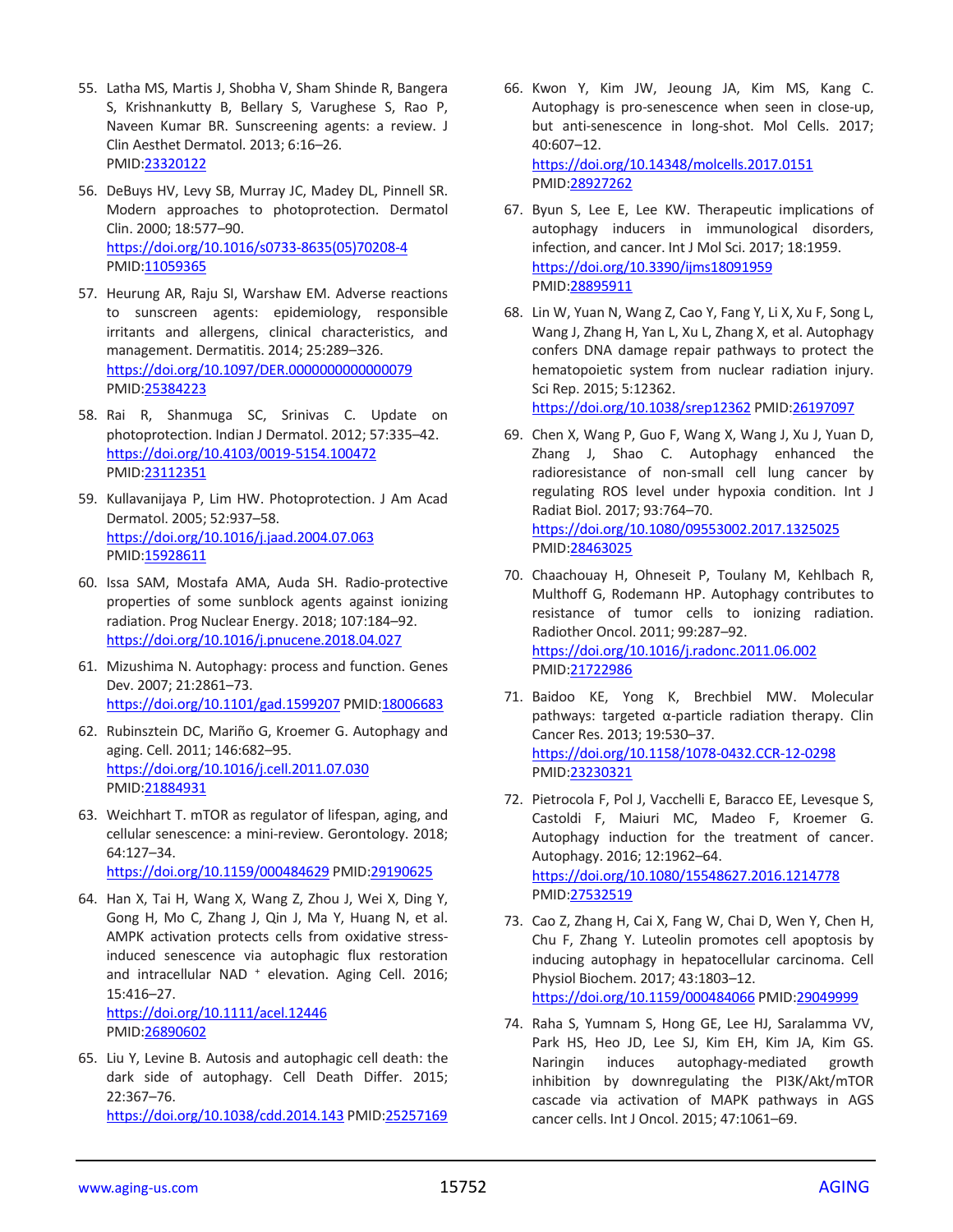<https://doi.org/10.3892/ijo.2015.3095> PMID[:26201693](https://pubmed.ncbi.nlm.nih.gov/26201693)

75. Saiki S, Sasazawa Y, Imamichi Y, Kawajiri S, Fujimaki T, Tanida I, Kobayashi H, Sato F, Sato S, Ishikawa K, Imoto M, Hattori N. Caffeine induces apoptosis by enhancement of autophagy via PI3K/Akt/mTOR/p70S6K inhibition. Autophagy. 2011; 7:176–87.

<https://doi.org/10.4161/auto.7.2.14074> PMID[:21081844](https://pubmed.ncbi.nlm.nih.gov/21081844)

76. Carracedo A, Ma L, Teruya-Feldstein J, Rojo F, Salmena L, Alimonti A, Egia A, Sasaki AT, Thomas G, Kozma SC, Papa A, Nardella C, Cantley LC, et al. Inhibition of mTORC1 leads to MAPK pathway activation through a PI3K-dependent feedback loop in human cancer. J Clin Invest. 2008; 118:3065–74.

<https://doi.org/10.1172/JCI34739> PMID[:18725988](https://pubmed.ncbi.nlm.nih.gov/18725988)

- 77. Ritchie ME, Phipson B, Wu D, Hu Y, Law CW, Shi W, Smyth GK. Limma powers differential expression analyses for RNA-sequencing and microarray studies. Nucleic Acids Res. 2015; 43:e47. <https://doi.org/10.1093/nar/gkv007> PMID[:25605792](https://pubmed.ncbi.nlm.nih.gov/25605792)
- 78. Benjamini Y, Hochberg Y. Controlling the False Discovery Rate: A Practical and Powerful Approach to Multiple Testing. J R Stat Soc Series B Stat Methodol. [Royal Statistical Society, Wiley]; 1995; 57:289–300. <https://doi.org/10.1111/j.2517-6161.1995.tb02031.x>
- 79. Ozerov IV, Lezhnina KV, Izumchenko E, Artemov AV, Medintsev S, Vanhaelen Q, Aliper A, Vijg J, Osipov AN, Labat I, West MD, Buzdin A, Cantor CR, et al. In silico pathway activation network decomposition analysis (iPANDA) as a method for biomarker development. Nat Commun. 2016; 7:13427. <https://doi.org/10.1038/ncomms13427>

PMID[:27848968](https://pubmed.ncbi.nlm.nih.gov/27848968)

- 80. Croft D, Mundo AF, Haw R, Milacic M, Weiser J, Wu G, Caudy M, Garapati P, Gillespie M, Kamdar MR, Jassal B, Jupe S, Matthews L, et al. The reactome pathway knowledgebase. Nucleic Acids Res. 2014; 42:D472–77. <https://doi.org/10.1093/nar/gkt1102> PMID[:24243840](https://pubmed.ncbi.nlm.nih.gov/24243840)
- 81. Kanehisa M, Goto S. KEGG: kyoto encyclopedia of genes and genomes. Nucleic Acids Res. 2000; 28:27–30. <https://doi.org/10.1093/nar/28.1.27> PMID[:10592173](https://pubmed.ncbi.nlm.nih.gov/10592173)
- 82. Schaefer CF, Anthony K, Krupa S, Buchoff J, Day M, Hannay T, Buetow KH. PID: the pathway interaction database. Nucleic Acids Res. 2009; 37:D674–79. <https://doi.org/10.1093/nar/gkn653> PMID[:18832364](https://pubmed.ncbi.nlm.nih.gov/18832364)
- 83. Zhavoronkov A, Cantor CR. Methods for structuring scientific knowledge from many areas related to aging research. PLoS One. 2011; 6:e22597.

<https://doi.org/10.1371/journal.pone.0022597> PMID[:21799912](https://pubmed.ncbi.nlm.nih.gov/21799912)

- 84. Gofman JW, Morgan KZ. Radiation and Human Health [Internet]. Physics Today. 1983. p. 68–70. <https://doi.org/10.1063/1.2915713>
- 85. Zhavoronkov A, Bhullar B. Classifying aging as a disease in the context of ICD-11. Front Genet. 2015; 6:326. <https://doi.org/10.3389/fgene.2015.00326> PMID[:26583032](https://pubmed.ncbi.nlm.nih.gov/26583032)
- 86. Moskalev A, Anisimov V, Aliper A, Artemov A, Asadullah K, Belsky D, Baranova A, de Grey A, Dixit VD, Debonneuil E, Dobrovolskaya E, Fedichev P, Fedintsev A, et al. A review of the biomedical innovations for healthy longevity. Aging Impact Journals, LLC; 2017; 9:7.

<https://doi.org/10.18632/aging.101163>

- 87. Aliper A, Belikov AV, Garazha A, Jellen L, Artemov A, Suntsova M, Ivanova A, Venkova L, Borisov N, Buzdin A, Mamoshina P, Putin E, Swick AG, et al. In search for geroprotectors: in silico screening and in vitro validation of signalome-level mimetics of young healthy state. Aging (Albany NY). 2016; 8:2127–52. <https://doi.org/10.18632/aging.101047> PMID[:27677171](https://pubmed.ncbi.nlm.nih.gov/27677171)
- 88. Moskalev A, Chernyagina E, de Magalhães JP, Barardo D, Thoppil H, Shaposhnikov M, Budovsky A, Fraifeld VE, Garazha A, Tsvetkov V, Bronovitsky E, Bogomolov V, Scerbacov A, et al. Geroprotectors.org: a new, structured and curated database of current therapeutic interventions in aging and age-related disease. Aging (Albany NY). 2015; 7:616–28. <https://doi.org/10.18632/aging.100799> PMID[:26342919](https://pubmed.ncbi.nlm.nih.gov/26342919)
- 89. Moskalev AA, Aliper AM, Smit-McBride Z, Buzdin A, Zhavoronkov A. Genetics and epigenetics of aging and longevity. Cell Cycle. 2014; 13:1063–77. <https://doi.org/10.4161/cc.28433> PMID[:24603410](https://pubmed.ncbi.nlm.nih.gov/24603410)
- 90. Moskalev AA, Shaposhnikov MV, Plyusnina EN, Zhavoronkov A, Budovsky A, Yanai H, Fraifeld VE. The role of DNA damage and repair in aging through the prism of koch-like criteria. Ageing Res Rev. 2013; 12:661–84. <https://doi.org/10.1016/j.arr.2012.02.001>

PMID[:22353384](https://pubmed.ncbi.nlm.nih.gov/22353384)

91. MacRae SL, Croken MM, Calder RB, Aliper A, Milholland B, White RR, Zhavoronkov A, Gladyshev VN, Seluanov A, Gorbunova V, Zhang ZD, Vijg J. DNA repair in species with extreme lifespan differences. Aging (Albany NY). 2015; 7:1171–84. <https://doi.org/10.18632/aging.100866> PMID[:26729707](https://pubmed.ncbi.nlm.nih.gov/26729707)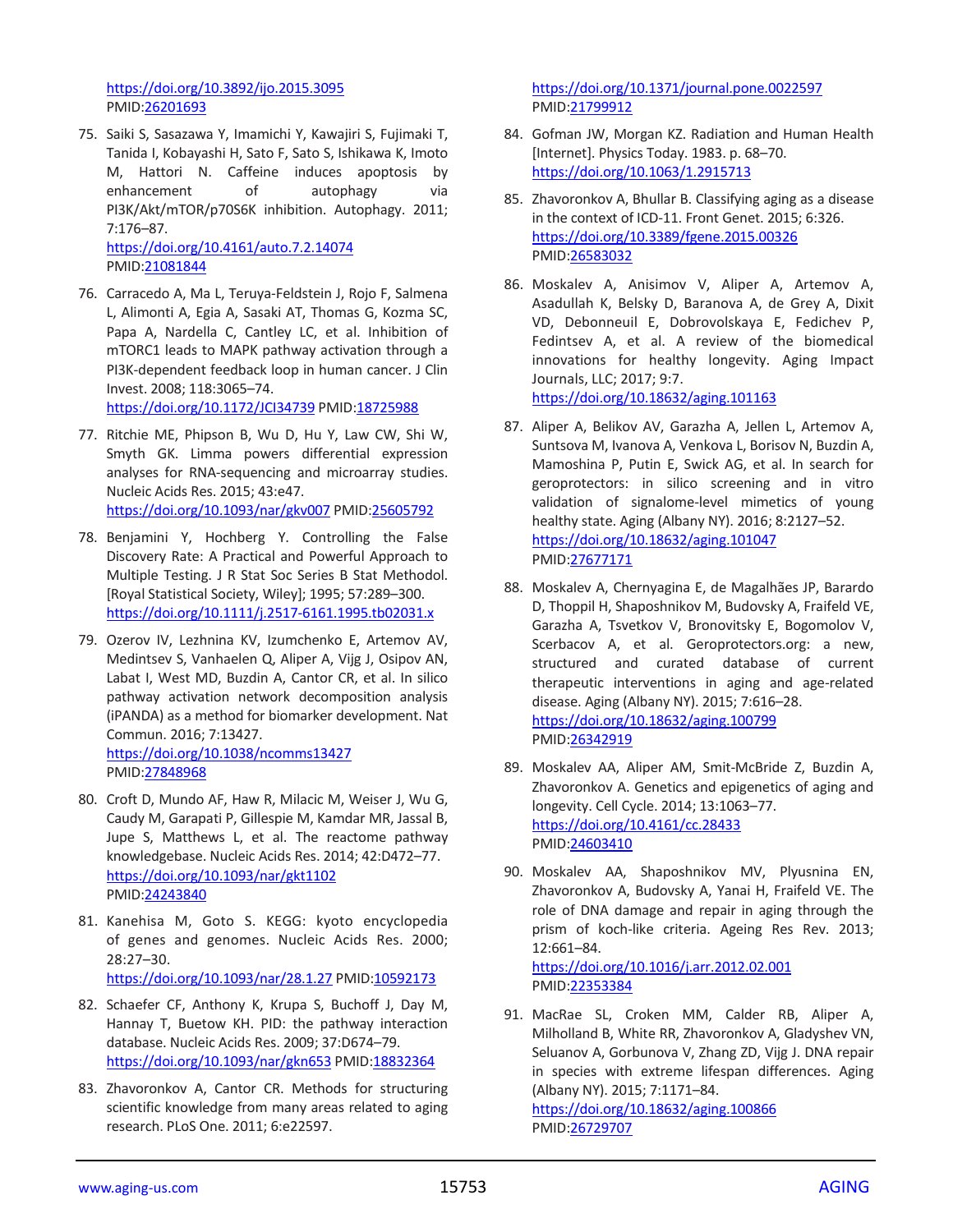- 92. Prasanna PG, Narayanan D, Hallett K, Bernhard EJ, Ahmed MM, Evans G, Vikram B, Weingarten M, Coleman CN. Radioprotectors and radiomitigators for improving radiation therapy: the small business innovation research (SBIR) gateway for accelerating clinical translation. Radiat Res. 2015; 184:235–48. <https://doi.org/10.1667/RR14186.1> PMI[D:26284423](https://pubmed.ncbi.nlm.nih.gov/26284423)
- 93. Makarev E, Cantor C, Zhavoronkov A, Buzdin A, Aliper A, Csoka AB. Pathway activation profiling reveals new insights into age-related macular degeneration and provides avenues for therapeutic interventions. Aging (Albany NY). 2014; 6:1064–75. <https://doi.org/10.18632/aging.100711> PMID[:25543336](https://pubmed.ncbi.nlm.nih.gov/25543336)
- 94. Yentrapalli R, Azimzadeh O, Sriharshan A, Malinowsky K, Merl J, Wojcik A, Harms-Ringdahl M, Atkinson MJ, Becker KF, Haghdoost S, Tapio S. The PI3K/Akt/mTOR pathway is implicated in the premature senescence of primary human endothelial cells exposed to chronic radiation. PLoS One. 2013; 8:e70024. <https://doi.org/10.1371/journal.pone.0070024> PMID[:23936371](https://pubmed.ncbi.nlm.nih.gov/23936371)
- 95. Lee SJ, Dimtchev A, Lavin MF, Dritschilo A, Jung M. A novel ionizing radiation-induced signaling pathway that activates the transcription factor NF-kappaB. Oncogene. 1998; 17:1821–26. <https://doi.org/10.1038/sj.onc.1202088> PMID[:9778048](https://pubmed.ncbi.nlm.nih.gov/9778048)
- 96. Mamoshina P, Kochetov K, Putin E, Cortese F, Aliper A, Lee WS, Ahn SM, Uhn L, Skjodt N, Kovalchuk O, Scheibye-Knudsen M, Zhavoronkov A. Population specific biomarkers of human aging: a big data study using South Korean, Canadian, and Eastern European patient populations. J Gerontol A Biol Sci Med Sci. 2018; 73:1482–90. <https://doi.org/10.1093/gerona/gly005>

PMID[:29340580](https://pubmed.ncbi.nlm.nih.gov/29340580)

- 97. Putin E, Mamoshina P, Aliper A, Korzinkin M, Moskalev A, Kolosov A, Ostrovskiy A, Cantor C, Vijg J, Zhavoronkov A. Deep biomarkers of human aging: application of deep neural networks to biomarker development. Aging (Albany NY). 2016; 8:1021–33. <https://doi.org/10.18632/aging.100968> PMID[:27191382](https://pubmed.ncbi.nlm.nih.gov/27191382)
- 98. Zhavoronkov A, Mamoshina P. Deep aging clocks: the emergence of AI-based biomarkers of aging and longevity. Trends Pharmacol Sci. 2019; 40:546–49. <https://doi.org/10.1016/j.tips.2019.05.004> PMID[:31279569](https://pubmed.ncbi.nlm.nih.gov/31279569)
- 99. Mamoshina P, Zhavoronkov A. Deep Integrated Biomarkers of Aging [Internet]. Healthy Ageing and Longevity. 2019. p. 281–91. [https://doi.org/10.1007/978-3-030-24970-0\\_18](https://doi.org/10.1007/978-3-030-24970-0_18)

100. Zhavoronkov A, Mamoshina P, Vanhaelen Q, Scheibye-Knudsen M, Moskalev A, Aliper A. Artificial intelligence for aging and longevity research: recent advances and perspectives. Ageing Res Rev. 2019; 49:49–66. <https://doi.org/10.1016/j.arr.2018.11.003>

PMID[:30472217](https://pubmed.ncbi.nlm.nih.gov/30472217)

- 101. McClellan RO. Biomarkers of Exposure and Responses to Ionizing Radiation [Internet]. Biomarkers in Toxicology. 2019. p. 757–86. <https://doi.org/10.1016/B978-0-12-814655-2.00042-6>
- 102. Horn S, Rothkamm K. Candidate protein biomarkers as rapid indicators of radiation exposure [Internet]. Radiation Measurements. 2011. p. 903–6. <https://doi.org/10.1016/j.radmeas.2011.02.001>
- 103. Kirsch DG. Biomarkers for Predicting Radiation Response. Semin Radiat Oncol. 2015; 25:225–6. <https://doi.org/10.1016/j.semradonc.2015.05.011> PMID[:26384270](https://pubmed.ncbi.nlm.nih.gov/26384270)
- 104. Mamoshina P, Kochetov K, Cortese F, Kovalchuk A, Aliper A, Putin E, Scheibye-Knudsen M, Cantor CR, Skjodt NM, Kovalchuk O, Zhavoronkov A. Blood biochemistry analysis to detect smoking status and quantify accelerated aging in smokers. Sci Rep. 2019; 9:142. <https://doi.org/10.1038/s41598-018-35704-w>

PMID[:30644411](https://pubmed.ncbi.nlm.nih.gov/30644411)

- 105. Zhavoronkov A. Artificial intelligence for drug discovery, biomarker development, and generation of novel chemistry. Mol Pharm. 2018; 15:4311–13. <https://doi.org/10.1021/acs.molpharmaceut.8b00930> PMID[:30269508](https://pubmed.ncbi.nlm.nih.gov/30269508)
- 106. Zhavoronkov A, Ivanenkov YA, Aliper A, Veselov MS, Aladinskiy VA, Aladinskaya AV, Terentiev VA, Polykovskiy DA, Kuznetsov MD, Asadulaev A, Volkov Y, Zholus A, Shayakhmetov RR, et al. Deep learning enables rapid identification of potent DDR1 kinase inhibitors. Nat Biotechnol. 2019; 37:1038–40. <https://doi.org/10.1038/s41587-019-0224-x> PMID[:31477924](https://pubmed.ncbi.nlm.nih.gov/31477924)
- 107. Chatterjee A. Reduced glutathione: a radioprotector or a modulator of DNA-repair activity? Nutrients. 2013; 5:525–42. <https://doi.org/10.3390/nu5020525> PMID[:23434907](https://pubmed.ncbi.nlm.nih.gov/23434907)
- 108. Mangoni M, Sottili M, Gerini C, Desideri I, Bastida C, Pallotta S, Castiglione F, Bonomo P, Meattini I, Greto D, Cappelli S, Di Brina L, Loi M, et al. A PPAR-gamma agonist protects from radiation-induced intestinal toxicity. United European Gastroenterol J. 2017; 5:218–26.

<https://doi.org/10.1177/2050640616640443> PMID[:28344789](https://pubmed.ncbi.nlm.nih.gov/28344789)